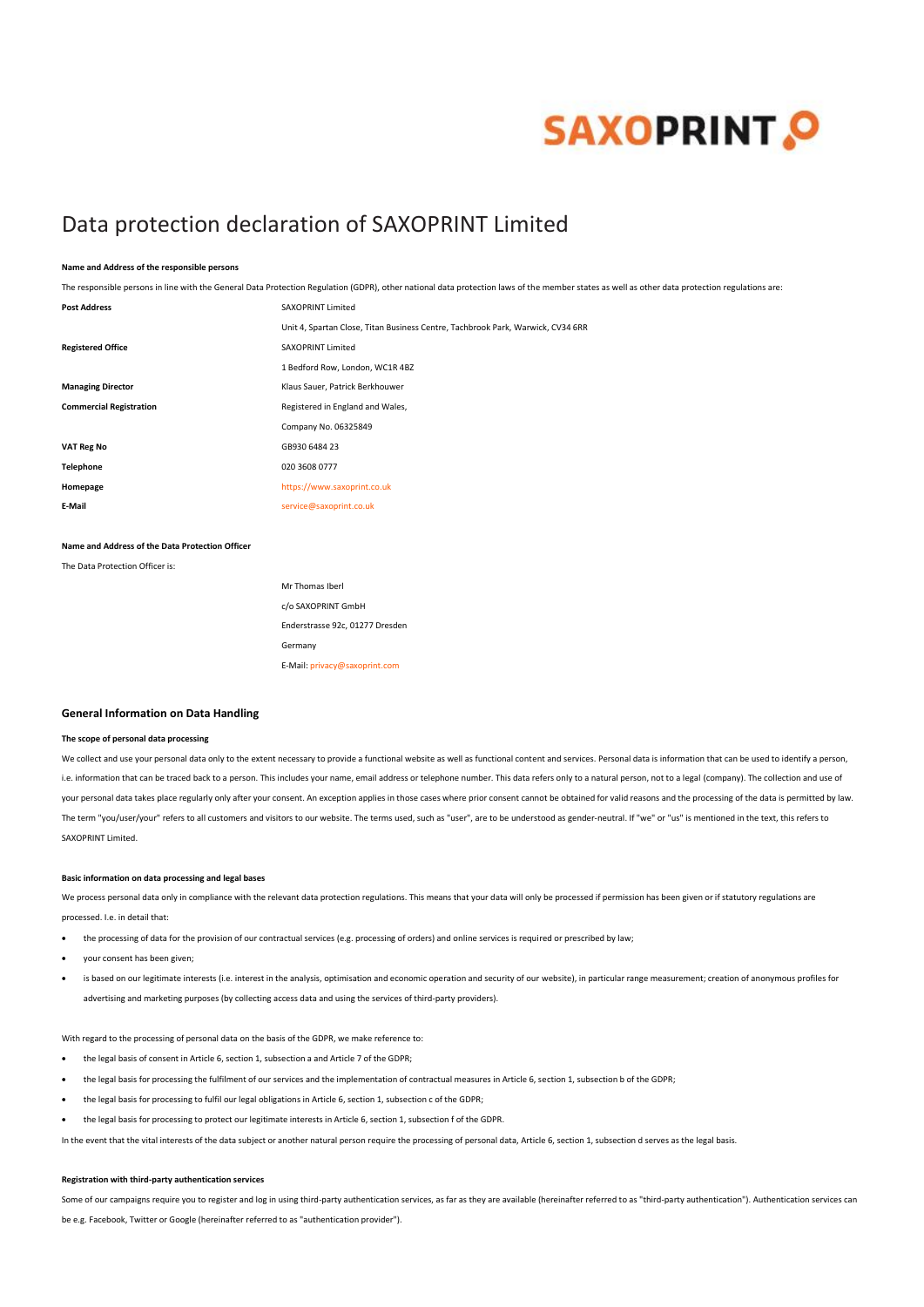The prerequisite for third-party authentication is that you are registered with the respective authentication provider and enter the required access data on the web form provided for this purpose. The actual registration takes place directly with the respective authentication provider.

During registration we will receive a user ID with the information that you are logged in under this user ID. Furthermore, we will receive a temporary ID ("User Handle") that we will not be able to use indefinitely. Whether we receive additional information depends solely on the third-party authentication you use, the data sharing settings you choose for authentication, and also what information you have shared in the privacy or other settings of your user account with the authentication provider. Depending on the authentication provider and your selections, the data we receive will vary, but it is usually your email address and user name. In the case of Facebook, this is known as" public information" that everyone can see. These include the name, profile and cover picture, gender, networks (e.g. school or workplace), user name (Facebook URL) and user ID (Facebook ID).

The password entered as part of third-party authentication is neither visible to us nor is it stored by us.

Please note that your data stored with us can be automatically compared with your user account with the authentication provider, but this is not always possible or actually happens. For example, if your email address changes, you will have to change it manually in your user account with us.

If you decide that you no longer want to use the user account link with the authentication provider for third-party authentication, you must cancel this connection within your user account with the authentication provider. If you wish to delete your data with us, you must have your account deleted with us.

You should note that when using third-party authentication, both the terms of use and data usage policies, as well as revocation and objection options of the authentication providers, apply. These are in particular:

Twitter [\(https://twitter.com/en/tos,](https://twitter.com/en/tos) [https://twitter.com/en/privacy\),](https://twitter.com/en/privacy)

Facebook [\(https://www.facebook.com/legal/terms,](https://www.facebook.com/legal/terms) [https://www.facebook.com/policy.php\).](https://www.facebook.com/policy.php)

## **Collection of access data**

On the basis of our legitimate interests, we collect data about every access to the server on which this service is located (so-called "server log files"). The access data includes:

- Name of the retrieved website/file
- Date and time of retrieval
- transferred data volume
- Notification of successful retrieval
- browser type and version, the operating system of the calling device
- Referrer URL (the previously visited page)
- IP address and the requesting provider

Log file information is stored for a maximum of seven days for security reasons (e.g. to investigate misuse or fraud) and then deleted. Data which requires further storage for evidentiary purposes are excluded from deletion until the respective incident has been finally clarified.

## **Data deletion and storage time**

The personal data of the person concerned will be deleted or blocked as soon as the purpose of storage ceases to apply. Furthermore, data may be stored if this has been provided for by the European or national legislator in EU regulations, laws or other provisions to which the person responsible is subject. The data will also be blocked or deleted if a storage period prescribed by the aforementioned standards expires, unless there is a need for further storage of the data for the conclusion or fulfilment of a contract.

## **Use of analysis services**

## **Use of Google Analytics**

Our website uses Google (Universal) Analytics, a web analytics service provided by Google Ireland Limited, Gordon House, 4 Barrow St, Dublin, Ireland ("Google"). Google (Universal) Analytics uses "cookies", which are text files placed on your computer, to help the website analyse how users use the site. The information generated by the cookie about your use of the website (including your IP address) will be transmitted to and stored by Google on servers in the United States.

Our website uses Google (Universal) Analytics exclusively with the extension "\_anonymizeIp()", which ensures anonymisation of the IP address by shortening it and excludes direct personal reference. The extension means that your IP address is shortened beforehand by Google within member states of the European Union or in other contracting states to the Agreement on the European Economic Area. Only in exceptional cases will the full IP address be transmitted to a Google LLC server in the USA and shortened there.

Google will use this information on our behalf for the purpose of evaluating your use of the website, compiling reports on website activity and providing other services relating to website activity and internet usage. In this context, the IP address transmitted by your browser as part of Google (Universal) Analytics will not be merged with other Google data.

Google Analytics also enables the creation of statistics with statements about the age, gender and interests of site visitors on the basis of an evaluation of interest-based advertising and with the inclusion of third-party information via a special function, the so-called "demographic characteristics". This allows the definition and differentiation of user groups of the website for the purpose of targeting marketing measures. However, data records collected via the "demographic characteristics" cannot be assigned to a specific person.

Details of the processing triggered by Google Analytics and Google's handling of data from websites can be found here: How Google [uses information from sites or apps that use our services -](https://policies.google.com/technologies/partner-sites?hl=en-GB) Privacy & Terms -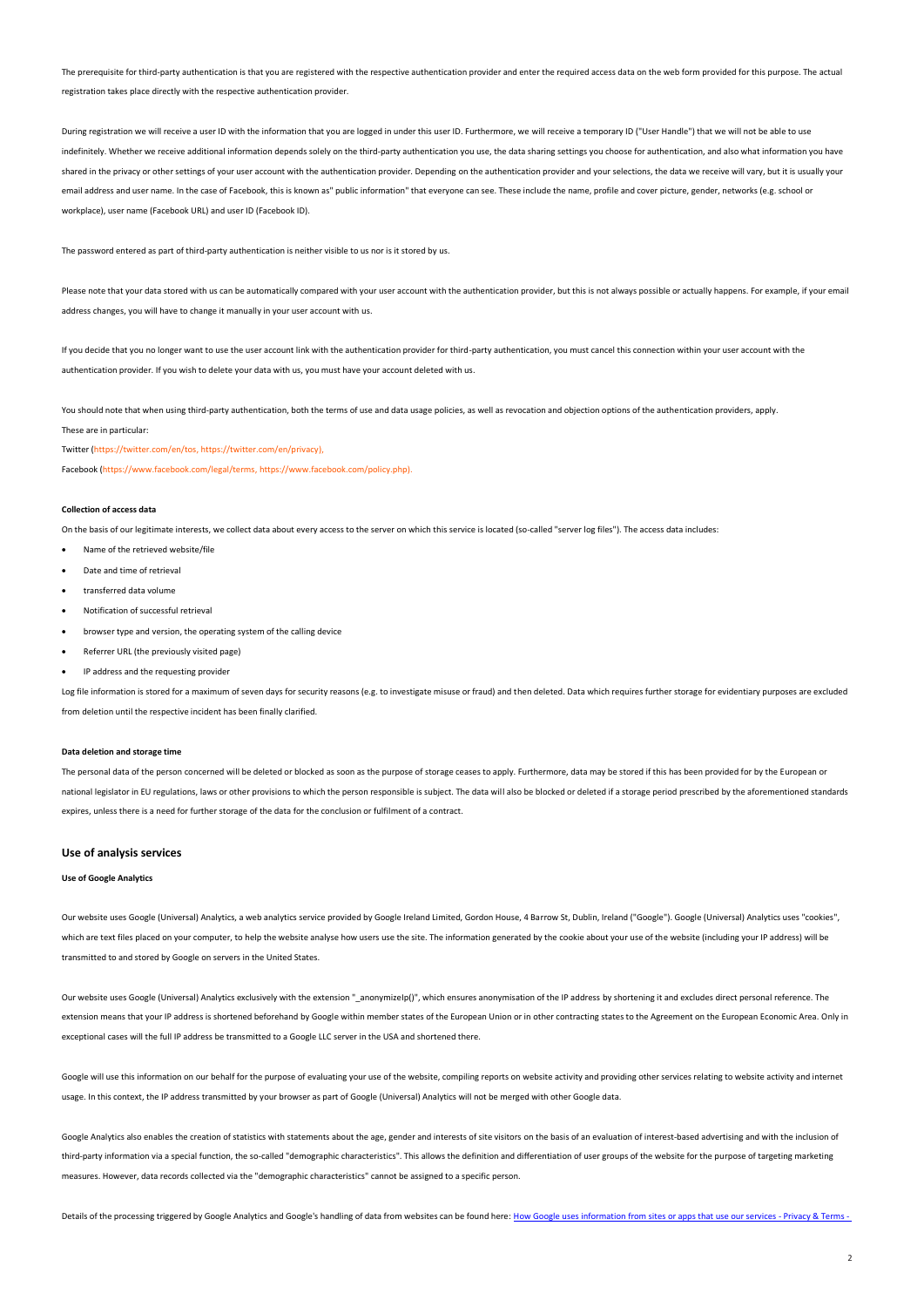All of the processing described above, in particular the setting of Google Analytics cookies for the reading of information on the end device used, will only be carried out if you have given us your express consent to do so in accordance with article 6, section 1, subsection a of the GDPR. Without this consent, Google Analytics will not be used during your visit to the site.

You can revoke your consent at any time with effect for the future. To exercise your revocation, please deactivate this service in the "Cookie Consent Tool" provided on our website under Cookie Settings. For this purpose, we have concluded an order processing agreement with Google for the use of Google Analytics, which obliges Google to protect the data of our site visitors and not to pass it on to third parties. For the transfer of data from the EU to the USA. Google refers to the so-called standard data protection clauses of the European Commission, which are intended to ensure compliance with the European level of data protection in the USA.

## Further information on Google (Universal) Analytics can be found here: Privacy Policy - [Privacy Policy & Terms of Use -](https://policies.google.com/privacy?hl=en-GB) Google

In connection with this website, the "UserIDs" function is also used as an extension of Google Analytics. By assigning individual UserIDs, we can have Google generate cross-device reports (so-called "cross-device tracking"). This means that your usage behaviour can also be analysed across devices if you have given your corresponding consent to the use of Google Analytics in accordance with article 6, section 1 of the GDPR, if you have set up a personal account by registering on this website and are logged into your personal account on different end devices with your relevant login data. The data collected in this way shows, among other things, on which end device you clicked on an ad for the first time and on which end device the relevant conversion took place.

#### **Google Analytics 4**

Our website uses Google Analytics 4, a service provided by Google Ireland Limited, Gordon House, 4 Barrow St, Dublin, Ireland ("Google"), which can be used to analyse the use of websites.

When using Google Analytics 4, so-called "cookies" are used as standard. Cookies are text files that are stored on your terminal device and enable an analysis of your use of a website. The information collected by cookies about your use of the website (including the IP address transmitted by your terminal device, shortened by the last few digits, see below) is usually transmitted to a Google server and stored and processed there. This may also result in the transmission of information to the servers of Google LLC, a company based in the USA, where the information is further processed.

When using Google Analytics 4, the IP address transmitted by your terminal device when you use the website is always collected and processed automatically and by default only in an anonymised manner, so that the information collected cannot be directly related to a person. This automatic anonymisation is carried out by Google shortening the IP address transmitted by your terminal device within member states of the European Union (EU) or other contracting states of the Agreement on the European Economic Area (EEA) by the last digits.

Google uses this and other information on our behalf to evaluate your use of the website, to compile reports on your website activities and usage behaviour and to provide us with other services related to your website and internet usage. In this context, the IP address transmitted and shortened by your terminal device within the scope of Google Analytics 4 will not be merged with other data from Google. The data collected in the context of the use of Google Analytics 4 will be stored for 2 months and then deleted.

Google Analytics 4 also enables the creation of statistics with statements about the age, gender and interests of website users on the basis of an evaluation of interest-based advertising and with the inclusion of third-party information via a special function, the so-called "demographic characteristics". This makes it possible to determine and distinguish user groups of the website for the purpose of targeting marketing measures. However, data collected via the "demographic characteristics" cannot be assigned to a specific person and thus also not to you personally. This data collected via the "demographic characteristics" function is kept for two months and then deleted.

All processing described above, in particular the setting of Google Analytics cookies for the storage and reading of information on the end device used by you for the use of the website, will only take place if you have given us your express consent for this in accordance with article 6, section 1, subsection a of the GDPR. Without your consent, Google Analytics 4 will not be used during your use of the website. You can revoke your consent at any time with effect for the future. To exercise your revocation, please deactivate this service via the "Cookie Consent Tool" provided on our website under Cookie Settings.

In connection with our website, the "UserIDs" function is also used as an extension of Google Analytics 4. By assigning individual UserIDs, we can have Google create cross-device reports (so-called "cross-device tracking"). This means that your usage behaviour can also be analysed across devices if you have given your corresponding consent to the use of Google Analytics 4 in accordance with article 6, section 1, subsection a of the GDPR, if you have set up a personal account by registering on this website and are logged into your personal account on different end devices with your relevant login data. The data collected in this way shows, among other things, on which end device you clicked on an ad for the first time and on which end device the relevant conversion took place.

We have concluded an order processing agreement with Google for our use of Google Analytics 4, which obliges Google to protect the data of our website users and not to pass it on to third parties.

To ensure compliance with the European level of data protection, even in the event of any transfer of data from the EU or EEA to the USA and possible further processing there, Google refers to the standard contractual clauses of the European Commission, which we have contractually agreed with Google.

Further legal information on Google Analytics 4, including a copy of the aforementioned standard contractual clauses, can be found at the following link: Privacy Policy - [Privacy Policy & Terms of Use -](https://policies.google.com/technologies/partner-sites?hl=en-GB) Google and unde[r General Conditions for Data Transfers -](https://policies.google.com/privacy/frameworks?hl=en-GB&gl=de) Privacy Policy & Terms of Use - Google.

Details on the processing triggered by Google Analytics 4 and Google's handling of data from websites can be found here[: How Google uses information from sites or apps that use our services -](How%20Google%20uses%20information%20from%20sites%20or%20apps%20that%20use%20our%20services%20-%20Privacy%20&%20Terms%20-%20Google) Privacy & Terms - [Google](How%20Google%20uses%20information%20from%20sites%20or%20apps%20that%20use%20our%20services%20-%20Privacy%20&%20Terms%20-%20Google)

#### **Use of Hotjar**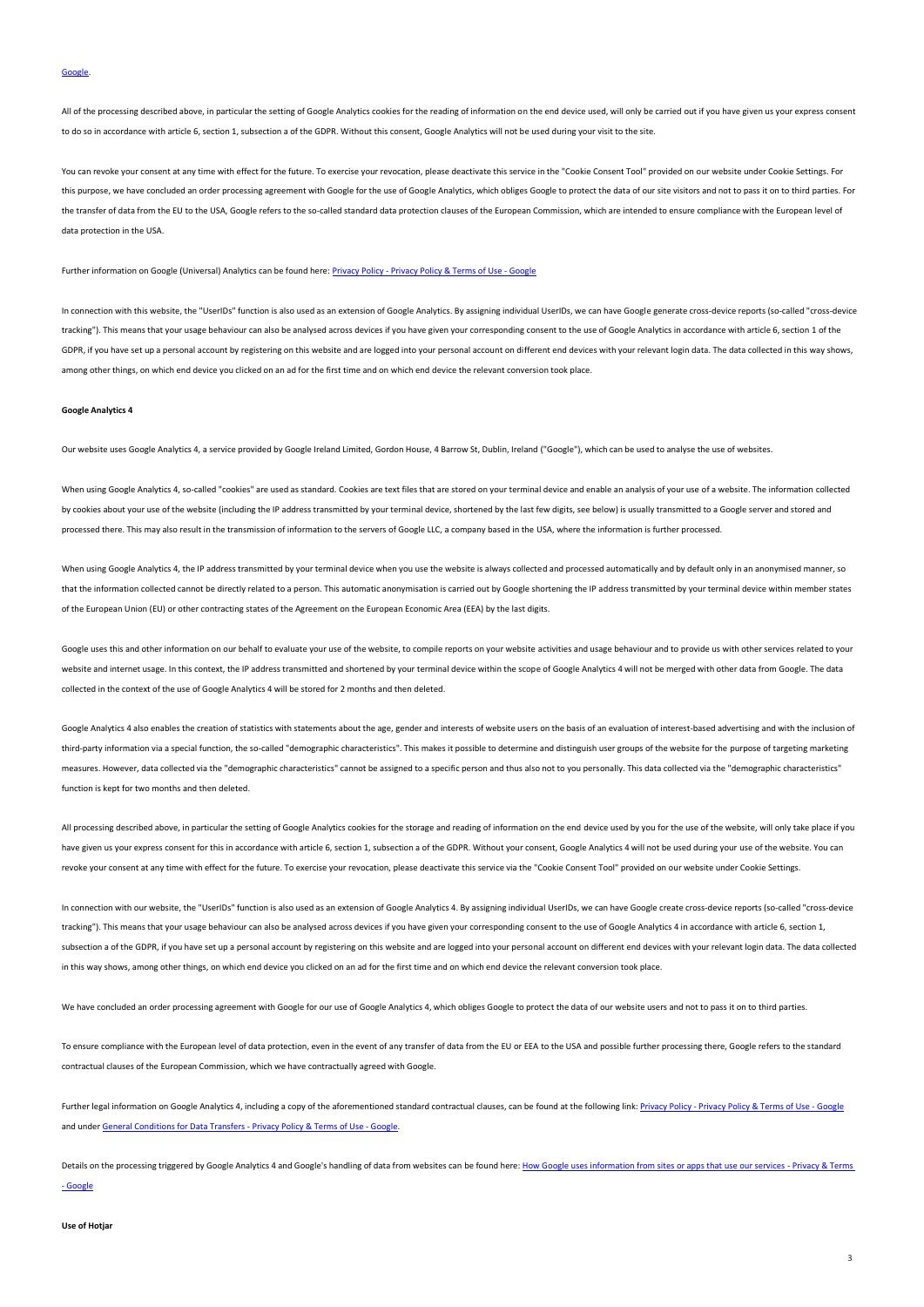We use Hotiar, a web analysis tool from Hotiar Ltd (Level 2, St Julians Business Centre, 3, Elia Zammit Street, St Julians STJ 1000, Malta). Hotiar records the interactions of randomly selected individual visitors to our website in anonymised form. This creates a log of mouse movements and clicks, for example, with the aim of identifying possible improvements to our website. In addition, information about the operating system, browser, incoming and outgoing links, geographical origin as well as resolution and type of the calling up terminal device are evaluated by means of Hotjar for statistical purposes. In addition, we offer the possibility to leave anonymous user feedback via "feedback pools" via Hotjar. The information collected is not personal, is stored by Hotjar Ltd. and is not passed on to any other third parties. Additional information on functions and data usage using Hotjar can be found at: [https://www.hotjar.com/legal/policies/privacy.](https://www.hotjar.com/legal/policies/privacy) If you do not want a website analysis using Hotjar, you can deactivate it on all websites using Hotjar by setting a "DoNotTrack header" in your browser (opt-out): [https://www.hotjar.com/policies/do-not-track/.](https://www.hotjar.com/policies/do-not-track/)

#### **Use of Visual Website Optimizer**

We use Visual Website Optimizer, a web analysis service from Wingify (14th Floor, KLJ Tower North, Netaji Subhash Place, Pitam Pura, Delhi 110034, India). Visual Website Optimizer is used to test the usability of certain pages. Measured data on user behaviour are collected anonymously. We have no way of assigning these anonymous measured values to you personally, for example by assigning your IP address or by other means. Cookies are used to obtain meaningful test results, i.e. the program uses the function provided by your browser to temporarily store information and access it later. Unless the cookies expire at the end of the session, they are available for a maximum of 100 days (further details can be found here: [https://vwo.com/knowledge/cookies-used-by-vwo/\).](https://vwo.com/knowledge/cookies-used-by-vwo/) You can delete the cookies in your browser at any time. Tracking (i.e. the collection of data generated by the cookie and related to the use of the website) can be deactivated at any time. Please follow the instructions at: [https://vwo.com/opt-out/.](https://vwo.com/opt-out/) Further information on data protection can be found at: https://vwo.com/terms-conditions

## **Google Tag Manager**

On out Website, we use "Google Tag Manager", a service provided by Google Ireland Limited, Google Building Gordon House, Barrow St, Dublin 4, Ireland (hereafter referred to as "Google"). This service allows website tags to be managed through an interface. Google Tag Manager only implements tags. No cookies are used and no personal information is collected. Google Tag Manager also triggers other tags, which in turn may collect data. However, it does not access this data itself. If disabled at the domain or cookie level, it will remain disabled for all tracking tags implemented by Google Tag Manager. You can find more information at [https://policies.google.com/privacy?hl=en-GB&%3Bgl=en.](https://policies.google.com/privacy?hl=en-GB&amp%3Bgl=en)

#### **Newsletter Tracking (Emarsys Web Extend)**

We use the user tracking script "Web Extend" from Emarsys Interactive Services GmbH, Stralauer Allee 6, 10245 Berlin. Web Extend uses cookies and JavaScript to enable individualised content. With the help of Web Extend, we can investigate user behaviour of visitors to our website in pseudonymised and anonymised form. We use the information generated to make our e-mail communication as interesting as possible for you. You can deactivate data processing by Web Extend at any time by changing the cookie settings.

#### **LinkedIn Insight-Tag and LinkedIn Ads**

We use the LinkedIn Insight tag on our website (LinkedIn Ireland Unlimited Company, Wilton Place, Dublin 2, Ireland). This analysis and tracking tool allows us to create reports on the use of our website, optimise our ads with LinkedIn Conversion Tracking and create retargeting lists to target our website visitors to LinkedIn. This enables us to provide targeted, relevant information to our LinkedIn visitors. The LinkedIn Insight tag uses cookies and collects anonymous information about visitors to our site, such as the URL, device and browser characteristics, and more. LinkedIn does not share any personally identifiable information with this site, and all reports about visitors and ads are anonymous summaries only. If you do not wish to participate in tracking with the LinkedIn Insight tag and do not wish to receive interest-based advertising, you may opt-out of receiving interest-based advertising by clicking on the following link: [https://www.linkedin.com/psettings/guest-controls/retargeting-opt-out.](https://www.linkedin.com/psettings/guest-controls/retargeting-opt-out) For more information about LinkedIn's privacy policy, please visit [https://www.linkedin.com/legal/privacy-policy.](https://www.linkedin.com/legal/privacy-policy)

#### **Google Web Fonts**

This site uses web fonts provided by Google Ireland Limited (Gordon House, 4 Barrow St, Dublin, D04 E5W5, Ireland) ("Google") for the uniform display of fonts. When you access a page, your browser loads the required web fonts into your browser cache to display text and fonts correctly. To do this, the browser you are using must connect to Google's servers. This may also involve the transmission of personal data to the servers of Google LLC. in the USA. In this way, Google obtains knowledge that our website has been accessed via your IP address. The use of Google Web Fonts is in the interest of a uniform and attractive presentation of our online offers. This represents a legitimate interest in the sense of article 6, section 1, subsection f of the GDPR. If your browser does not support Web Fonts, a standard font from your computer will be used.

## Further information on Google Web Fonts can be found at <https://developers.google.com/fonts/faq> and in the Google data protection declaration: [https://www.google.com/policies/privacy/.](https://www.google.com/policies/privacy/)

### **reCAPTCHA**

Within the scope of our services, we use reCAPTCHA from Google Ireland Limited (Gordon House, 4 Barrow St, Dublin, D04 E5W5, Ireland) ("Google"). This function is mainly used to differentiate whether an entry is made by a natural person or abusively by machine and automated processing. The service includes the sending of the IP address and, if applicable, other data required by Google for the service to Google and is carried out in accordance with article 6, section 1, subsection f of the GDPR based on our legitimate interest in establishing individual responsibility on the Internet and avoiding misuse and spam. While using Google reCAPTCHA, personal data may also be transferred to the servers of Google LLC. in the USA.

Further information about Google reCAPTCHA and Google's privacy policy can be found at [https://www.google.com/policies/privacy/.](https://www.google.com/policies/privacy/)

## **Site Search 360**

We use Site Search 360, a search service of SEMKNOX GmbH, Webergasse 1, 01067 Dresden, Germany, in the context of the product search on our website. With this service, suitable search results can be displayed on our website by means of a search query. Within the scope of the search query, the search term as well as your IP address and any session ID assigned will be transmitted. SEMKNOX also uses cookies, which enable the search function to be carried out successfully. On our behalf SEMKNOX will use this information to answer your search query. For further information please visit [https://www.sitesearch360.com/privacy-policy/.](https://www.sitesearch360.com/privacy-policy/)

### **Usercentrics**

We use the Usercentrics Consent Management Platform to fulfil the legal obligation according to article 7, section 1 of the GDPR. The operator is Usercentrics GmbH, Rosental 4, 80331 Munich, Germany. Usercentrics Consent Management Platform collects log file data, user agent (device, browser type, browser language, browser version, resolution) and consent data (consent yes/no, time stamp, data scope, data attributes, ControllerID, ProcessorID, ConsentID) via a Javascript. This JavaScript enables Usercentrics GmbH to inform the user about certain tags and web technologies on our website and to obtain.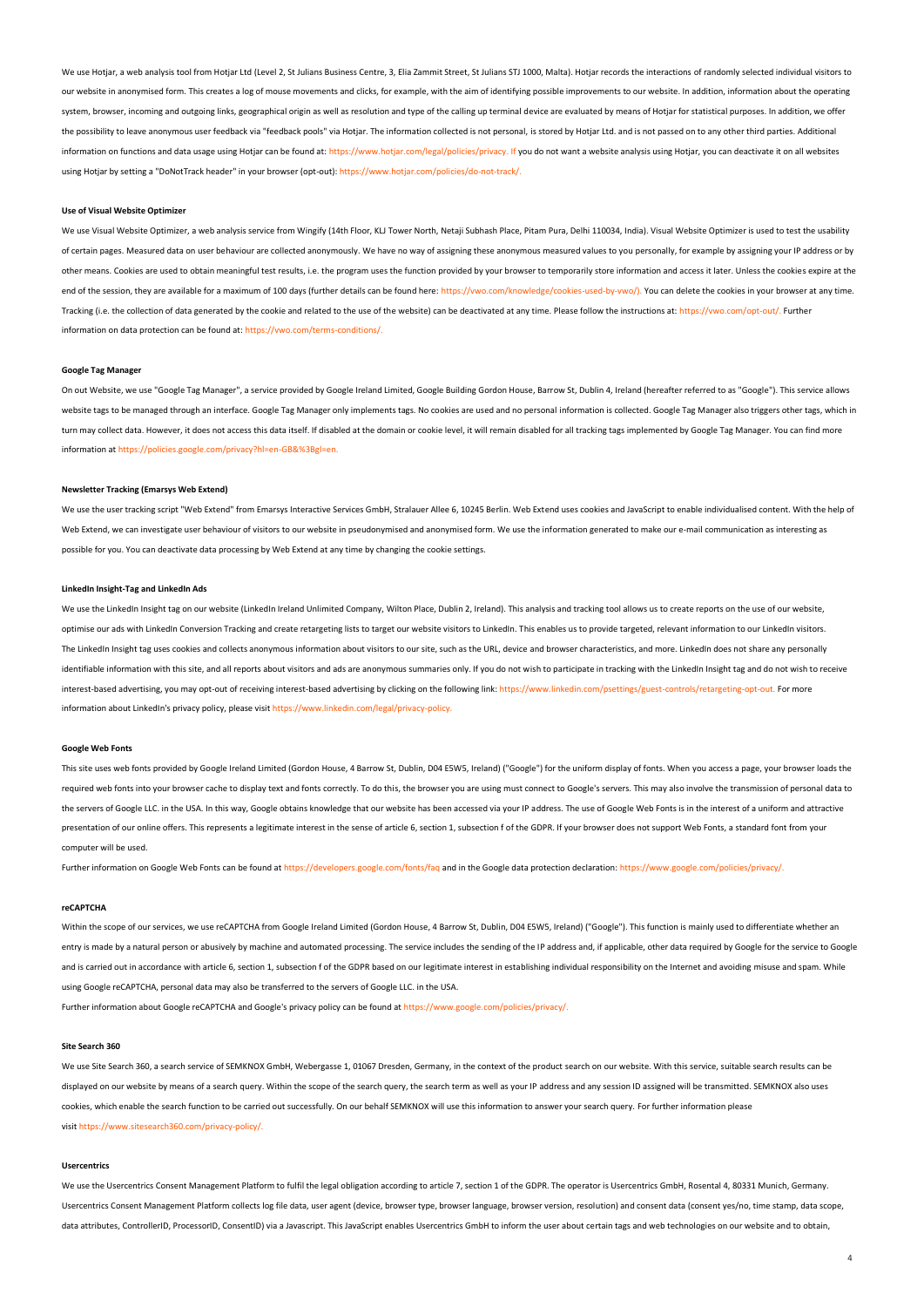manage and document his or her consent. You can permanently prevent the execution of JavaScript at any time by making appropriate settings in your browser, which would also prevent Usercentrics from executing the JavaScript. Further information on data protection at Usercentrics can be found at: [https://usercentrics.com/privacy-policy/.](https://usercentrics.com/privacy-policy/)

## **Use of social plugins**

#### **Facebook**

We use so-called social plugins ("plugins") of the social network Facebook, which is operated by Facebook Inc. (1601 S. California Ave, Palo Alto, CA 94304, USA). The plugins are marked with a Facebook logo or the addition "Facebook Social Plug-in" or "Facebook Social Plugin". An overview of the Facebook plugins and their appearance can be found here: [https://developers.facebook.com/docs/plugins?locale=en\\_EN.](https://developers.facebook.com/docs/plugins?locale=en_EN) When you access a page of our website that contains such a plugin, your browser establishes a direct connection to the Facebook servers. The content of the plugin is transmitted directly from Facebook to your browser and integrated into the website.

By integrating the plugins, Facebook receives the information that your browser has called up the corresponding page of our website, even if you do not have a Facebook account or are not currently logged on to Facebook. This information (including your IP address) is transmitted directly from your browser to a Facebook server in the USA and stored there.

If you are logged in to Facebook, Facebook can directly associate your next visit to our website with your Facebook account. If you interact with the plugins, for example by clicking the "like" button or making a comment, the corresponding information is also transmitted directly to a Facebook server and stored there. The information is also published on Facebook and displayed to your Facebook friends. Facebook may use this information for the purposes of advertising, market research and demand-oriented design of Facebook pages. To this end, Facebook creates usage, interest and relationship profiles, e.g. to evaluate your use of our website with regard to the advertisements displayed to you on Facebook, to inform other Facebook users about your activities on our website and to provide other services associated with the use of Facebook.

If you do not want Facebook to link the data collected via our website with your Facebook account, you must log out of Facebook before visiting our website and delete all stored data (cookies) from Facebook from your browser if necessary.

To find out more about the reasons and range of data collection, the further processing and use of the data by Facebook as well as your respective rights and setting options for the protection of your privacy, please refer to the data protection information of Facebook: [www.facebook.com/about/privacy](https://www.facebook.com/about/privacy)

#### **Google+**

We use the "+1" button of the social network Google Plus, which is operated by Google Inc. (1600 Amphitheatre Parkway, Mountain View, CA 94043, USA) ("Google"). This button can be recognized by the lettering "+1" on a white or coloured background. If you open any content on our website that contains such a button, the browser establishes a direct connection to the Google servers. Google transmits the content of the "+1" button directly to the user's browser, which in turn integrates the content into the website. We therefore have no influence on the data that Google collects with the button and, according to Google, no personal data is collected as long as the button is not clicked. If you are logged in to Google, your IP address, among other things, will be collected and processed. To what extent and for what purpose Google collects data, in what form the data is processed and used, and what rights and settings are available to protect privacy in this respect, you can find Google's data protection information on the "+1" button: [https://policies.google.com/privacy.](https://policies.google.com/privacy)

If you are a Google Plus member or have logged in to Google and do not want Google to collect data about you when you visit our website and link it to your membership data stored by Google, you must log out of Google Plus or Google before visiting our website and delete all stored data (cookies) from Google from your browser if necessary.

#### **Twitter ("Tweet Button")**

We use functions of the Twitter service. These features are provided by Twitter Inc. (1355 Market Street, Suite 900, San Francisco, CA 94103, USA). By using Twitter and the "Re-Tweet" function, Twitter links the user's Twitter account with the websites you visit. This is communicated primarily to the user's followers on Twitter. Data is also transmitted to Twitter servers. We would like to point out that we are not aware of the content of the data transmitted or how it is used by Twitter. Further information is available under the following link: [https://twitter.com/privacy?lang=en.](https://twitter.com/privacy?lang=en) Privacy settings on Twitter can be changed in the account settings at: [https://twitter.com/settings/account.](https://twitter.com/settings/account)

If you are a Twitter member and have logged in to Twitter and do not want Twitter to collect data about you when you visit our website and link to your membership data stored on Twitter, you must log out of Twitter before visiting our website and delete all stored data (cookies) from Twitter from your browser if necessary.

#### **Pinterest**

We services of [pinterest.com.](http://pinterest.com/) [Pinterest.com](http://pinterest.com/) is a service of Pinterest Inc. (808 Brannan St, San Francisco, CA 94103, USA). The integrated "Pin it" button on our site informs Pinterest that you have accessed the corresponding page of our website. If you are logged in to Pinterest, Pinterest can link this visit to our site to your Pinterest account. The data transmitted by clicking the "Pin it" button is saved by Pinterest. To find out more about the reasons and range of data collection, the further processing and use of the data by Pinterest as well as your relevant rights and setting options for the protection of your privacy, please refer to the data protection information at: [https://pinterest.com/about/privacy/.](https://pinterest.com/about/privacy/)

To prevent Pinterest from linking your next visit to our site with your Pinterest account, you must log out of your Pinterest account before visiting our site and delete all stored Pinterest data (cookies) from your browser if necessary.

#### **Instagram**

We use the Instagram service. Instagram is a service of Instagram Inc (1601 Willow Road, Menlo Park, CA, 94025, USA). The integrated "Insta" button on our site informs Instagram that you have visited the corresponding page of our website. If you are logged in to Instagram, Instagram can link this visit to our site to your Instagram account. Instagram saves the data transmitted by clicking the "Insta" button. For information about the purpose and scope of data collection, processing and use, and your rights and privacy choices, please refer to Instagram's Privacy Policy, which is available at: [https://help.instagram.com/155833707900388.](https://help.instagram.com/155833707900388)

To prevent Instagram from linking your next visit to our site with your Instagram account, you must log out of your Instagram account and delete all Instagram data (cookies) from your browser before visiting our site.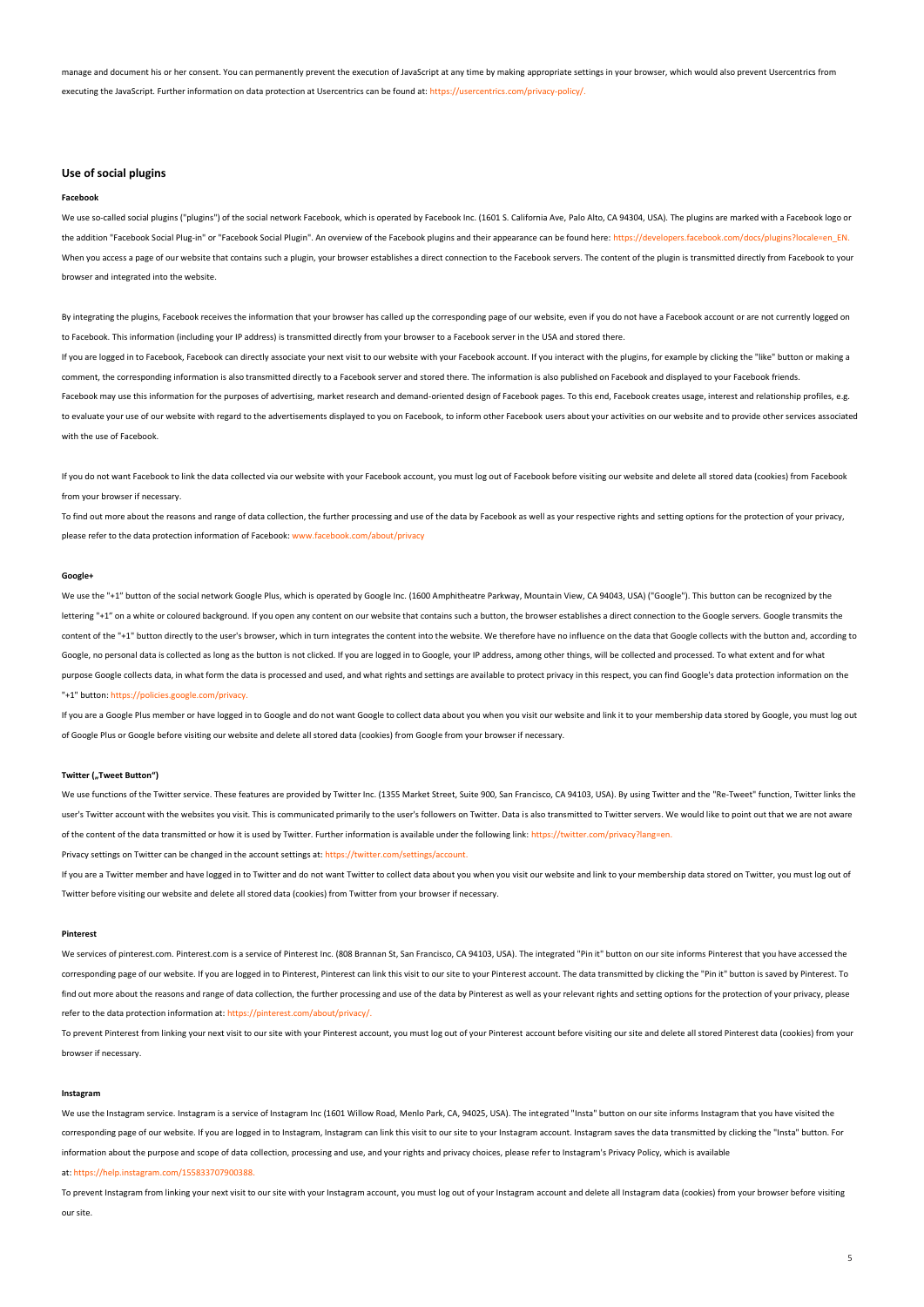#### **LinkedIn**

Our website uses the functions of the LinkedIn network (LinkedIn Corporation, 2029 Stierlin Court, Mountain View, CA 94043, USA). Every time you visit one of our pages that contains any LinkedIn functions, a connection to LinkedIn's servers is established. LinkedIn is informed that you are visiting our website. In addition, your IP address will be transmitted to LinkedIn. If you click the "Recommend button" of LinkedIn and are logged in to LinkedIn, it is possible for LinkedIn to attribute the visit to our website to you and your LinkedIn user account. We point out that we have no knowledge of the content of the transmitted data and their use by LinkedIn. Further information can be found in LinkedIn's privacy policy at: [https://www.linkedin.com/legal/privacy-policy.](https://www.linkedin.com/legal/privacy-policy)

To prevent LinkedIn from associating your next visit to our site with your LinkedIn account, you must log out of your LinkedIn account before visiting our site and delete all stored LinkedIn data (cookies) from your browser if necessary.

#### **XING**

We use the functions of the Xing network (XING AG, Dammtorstraße 29-32, 20354 Hamburg, Germany). Every time you visit one of our pages that contains functions of Xing, a connection to Xing servers is established. To our knowledge, personal data will not be stored. In particular, no IP addresses are stored, or the usage behaviour is evaluated. Further information on data protection and the Xing Share button can be found in Xing's data protection declaration at: https://www.xing.com/app/share?op=data\_protection

## **YouTube**

We use the plugins from YouTube (YouTube, LLC, 901 Cherry Ave., San Bruno, CA 94066, USA). If you visit one of our pages equipped with a YouTube plugin, a connection to the YouTube servers is established. The Youtube server is informed which of our pages you are visiting. If you are logged in to your YouTube account, YouTube is able to map your surfing behavior to your YouTube user profile. This can be prevented by logging out of your YouTube account and deleting all stored data (cookies) from YouTube from your browser if necessary. Further information can be found in YouTube's privacy policy at: [https://www.google.com/intl/en/policies/privacy.](https://www.google.com/intl/en/policies/privacy)

## **Comments & Contact**

#### **Comments and discussions in the blog**

If you use the comment function in the SAXOPRINT blog area [\(www.saxoprint.co.uk/blog\),](https://www.saxoprint.co.uk/blog) your IP address is saved. This is for our security in the event that someone writes illegal content in comments and contributions (insults, forbidden political propaganda, etc.). We as the provider can be prosecuted for any comments or contributions and are therefore interested in the identity of the author. To write a comment, you must provide a valid email address, a (nick)name and, if applicable, a valid website link. Your email address and personal data will not be published or passed on to third parties. We reserve the right to delete comments with threats or insults, advertising or illegal content, obvious backlink comments (especially SPAM) with irrelevant context or invalid email addresses and if necessary to bar the user from further use. The utilisation of our comment function for commercial purposes is prohibited. By submitting a comment, you grant SAXOPRINT Limited the unrestricted right of use for publication on our blog. It is possible to subscribe to additional comments. In this case, you will receive a confirmation email (double opt-in procedure) to check whether you are the owner of the email address you entered. Current comment subscriptions can be removed at any time. Please read the confirmation email for more information.

#### **Contact opportunities**

On our website we offer you the possibility to contact us via e-mail and/or via contact form. In this case, the information provided by the user will be stored for the purpose of answering enquiries. The data will not be passed on to third parties. Cross-referencing the data collected in this way with data that may be collected by other elements of our site does not take place either.

## **Newsletter**

## **Description and scope of data processing**

With the following information we will inform you about the contents of our newsletter as well as the registration, dispatch and statistical evaluation procedure and your rights of objection. By subscribing to our newsletter, you agree to receiving newsletters and the procedures described.

## **Content of the newsletter**

We will only send newsletters, emails and other electronic notifications containing advertising information (hereinafter "newsletters") with the consent of the user or with legal permission. Insofar as a registration to the newsletter and its content has been outlined in concrete terms, this information is binding for the user's consent. In addition, our newsletters contain information about new offers, current promotions and news concerning SAXOPRINT Limited.

## **Double-Opt-In and documentation**

The registration for our newsletter takes place in a so-called double opt-in procedure: This means that after registration you will receive an email asking you to confirm your registration. This confirmation is necessary so that nobody can log in with another email address. Subscriptions to the newsletter are documented so that the registration process can be proven in accordance with legal requirements. This includes saving the date and time of registration and confirmation.

#### **Email dispatch service provider ("dispatch service provider")**

The newsletter is sent out on the basis of our legitimate interests as defined in article 6 section 1, sub-section f of the GDPR via Emarsys Interactive Services GmbH, Stralauer Platz 34, 10243 Berlin, Germany (hereinafter referred to as "dispatch service provider"). The data protection regulations of the dispatch service provider can be viewed here: [https://www.emarsys.com/en/privacy-policy/.](https://www.emarsys.com/en/privacy-policy/) Furthermore, the dispatch service provider can use this data in an anonymous form, i.e. without assignment to a user, to optimise or improve its own services, e.g. for technical optimisation of the dispatch and presentation of the newsletter or for statistical purposes in order to determine which countries the recipients are from. However, the service does not use the data of our newsletter recipients to write them down or pass them on to third parties.

#### **Registration details**

To subscribe to the newsletter, all you need to do is enter your e-mail address, your name and customer type, in order to be contacted personally and to tailor the content of the newsletter.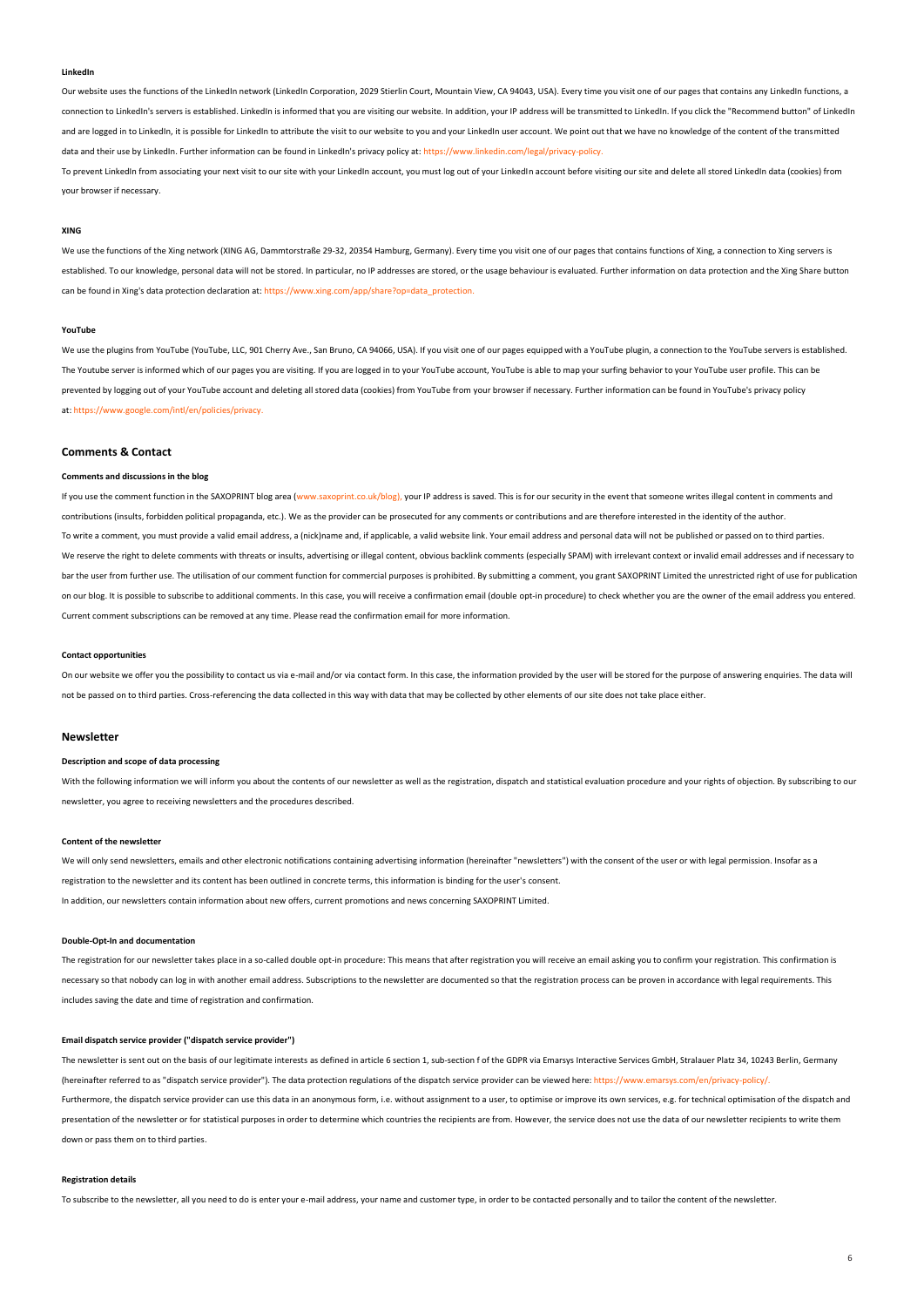#### **Statistical surveys and analyses**

The newsletters contain a so-called "web-beacon" or "web bug", i.e. a pixel-sized file that is retrieved from our server when the newsletter is opened. In the course of this retrieval, technical information such as information about the browser and your system as well as your IP address and the time of retrieval are initially collected. This information is used to improve the technical performance of the services based on the technical data or the target groups and their reading habits based on their retrieval locations (which can be determined using the IP address) or access times. The statistical surveys also include determining whether the newsletters are opened, when they are opened and which links are clicked. This information can be assigned to individual newsletter recipients for technical reasons, but we are not interested in monitoring individual users. The evaluations serve us rather to recognize the reading habits of our users and to adapt our contents to them or to send different contents according to the interests of our users. The statistical surveys and analyses as well as the logging of the application procedure are carried out on the basis of our legitimate interests as defined in article 6, section 1, sub-section f of the GDPR. We are interested in providing a user-friendly and secure newsletter system that serves our business interests and meets the expectations of the user.

#### **Legal basis for data processing**

The legal basis of the processing of data after registration to the Newsletter is, with the user's consent, article 6, section 1, sub-section a of the GDPR.

#### **The purposes of data processing**

The purpose of collecting the user's e-mail address is for sending the newsletter.

The collection of other personal data as part of the registration process serves to prevent misuse of the services or the email address in question.

#### **Duration of storage**

The data will be deleted as soon as it is no longer required to fulfil the purpose for which it was collected. The user's email address will therefore be stored for as long as the subscription to the newsletter is still active.

Other personal data collected during the registration process will generally be deleted after a period of seven days.

#### **Possibility of objection and elimination**

The subscription to the newsletter can be cancelled by the user concerned at any time. For this purpose, there is a corresponding link in every newsletter. If you have subscribed to the newsletter and cancelled this subscription, your personal data will be deleted accordingly.

## **Competitions, campaigns and events**

If you decide to participate in any of our promotions, we will ask you to provide us with your name, date of birth, email address, telephone number and/or postal address to ensure that each user participates only once and to inform you of the progress of the promotion. In connection with the organisation of competitions or other events, the necessary personal data of the participants will also be transmitted to the associated co-organisers, cooperation partners and sponsors as well as other media. For details on the partners, please consult the relevant promotional details. The use of the data is limited exclusively to the purpose of the respective action. The personal data collected will not be pooled with other data sources. After completion of the respective action, the collected data will be deleted. Any other stipulations require your explicit consent.

## **Online advertising and targeting**

## **Google Dynamic Remarketing**

We use the dynamic remarketing function of "Google AdWords", a service of Google (Google Inc., 1600 Amphitheatre Parkway, Mountain View, CA 94043, USA). The technology enables us to place automatically generated, target group-oriented advertising following your next visit to our website. The ads are based on the products and services you clicked on the last time you visited our website. Google uses cookies to create interest-based ads. Google usually saves information such as your web request, IP address, browser type, browser language, date and time of your request. This information is only

used to assign the web browser to a specific computer. They cannot be used to identify a person.

If users do not wish to receive user-based advertising from Google, advertisements may be turned off using Google's ad preferences [\(https://www.google.com/settings/u/0/ads/authenticated?hl=en\).](https://www.google.com/settings/u/0/ads/authenticated?hl=en)

#### **DoubleClick, Google-Anzeigen and Google Conversion Tracking (Google Ads)**

To draw your attention to our products, we place advertisements relevant to you and use the "Google Conversion Tracking", a service of Google (Google Inc., 1600 Amphitheatre Parkway, Mountain View, CA 94043, USA). These ads appear after searches on Google Network web pages. We have the possibility to combine our ads with certain search terms.

When you click on an ad, DoubleClick (DoubleClick is a trademark of the US company Google LLC) sets a cookie on your computer. Cookies enable us to serve ads based on a user's previous visits.

The use of DoubleClick cookies ("floodlights") only allows Google and its partner websites to place ads based on previous visits to our or other websites on the Internet. The information generated by the cookies is transmitted by Google to a server in the USA for analysis and stored there. A transfer of data by Google to third parties only takes place due to legal regulations or within the scope of order data processing. Under no circumstances will Google combine your data with other data collected by Google.

DoubleClick cookies help Google and we as a customer receive information that a user clicked on an ad and was redirected to our website. The information obtained in this way is used exclusively for statistical evaluation to optimize our advertisements. We do not receive any information that personally identifies you. The statistics provided to us by Google include the total number of users who clicked on one of our ads and, if applicable, whether they were redirected to a page of our website with a conversion tag (identifier for a page on the e.g. a purchase transaction is completed). On the basis of these statistics, we can trace which search terms were clicked on our ad most frequently and which ads led to an action by the user.

Further information can be found in Google's privacy policy: [http://www.google.de/policies/technologies/ads/.](http://www.google.de/policies/technologies/ads/)

If you don't want this to happen, you can prevent the storage of the cookies required for these technologies, e.g. via the settings of your browser. In this case, your next visit will not be included in the user statistics. You can change this using Google's ad settings [\(https://www.google.com/settings/u/0/ads/authenticated?hl=en\)](https://www.google.com/settings/u/0/ads/authenticated?hl=en) and disable interest-based ads.

#### **Use of Facebook Retargeting (Facebook Pixel)**

We use the retargeting technology "Website Custom Audience" of the social network Facebook, which is operated by Facebook Inc., 1601 S. California Avenue, Palo Alto, CA 94394, USA ("Facebook") and enables us to display relevant advertising and offers to web site users who are already interested in our Internet presence and are Facebook members, on Facebook via the Facebook Ad Network.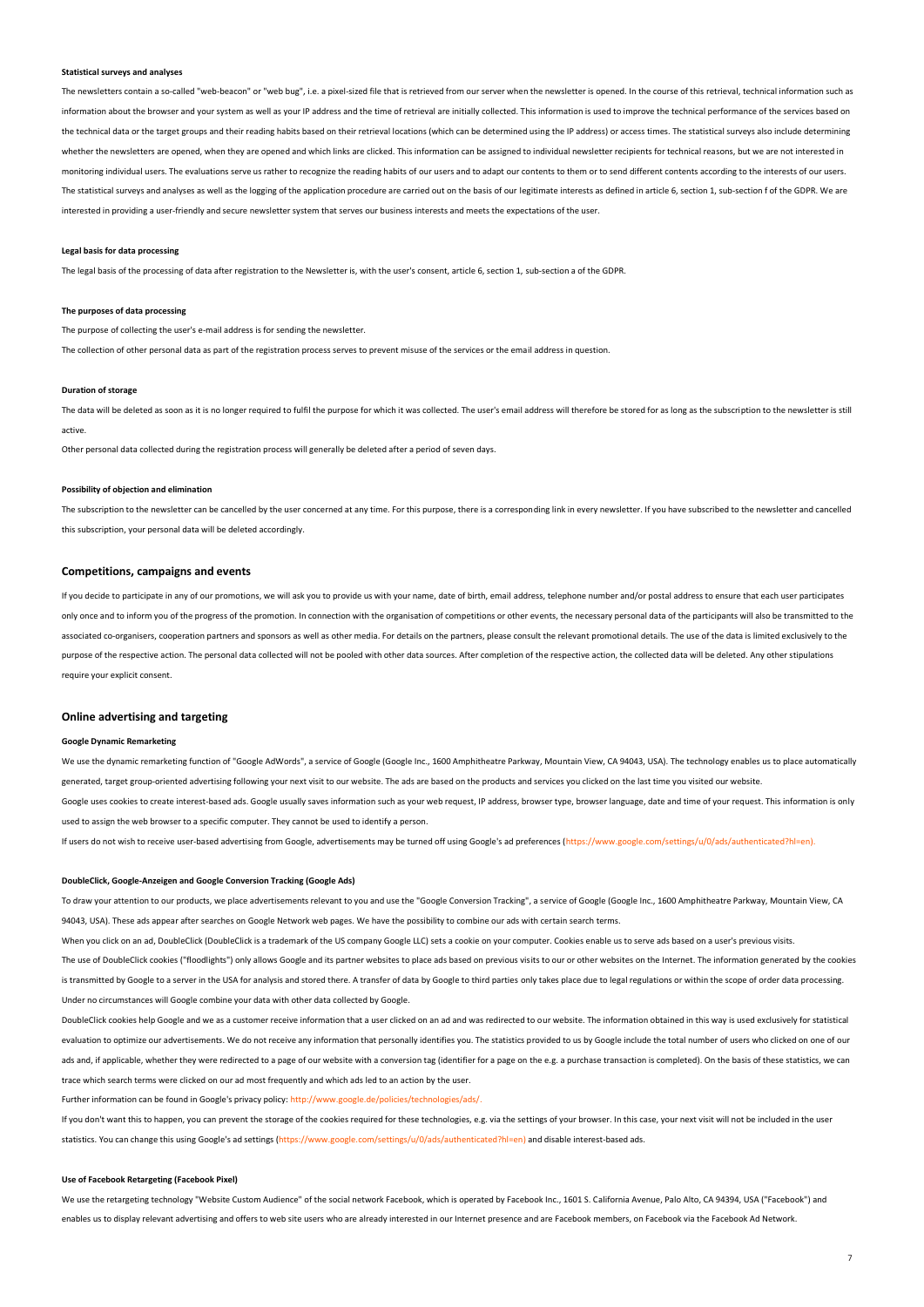To display these advertisements, we have embedded a Facebook retargeting pixel on our website that enables Facebook to record our users as visitors to our website using a pseudonym and to use this data for our ad placements on Facebook. Personal data is not collected or stored. Users cannot be identified on Facebook. Facebook does not link the data collected via the retargeting pixel to the user data stored about a person on Facebook. Further information on data protection and setting options can be found at: <https://www.facebook.com/settings/?tab=ads> and at [https://www.facebook.com/about/privacy.](https://www.facebook.com/about/privacy) Users may object to the use of Facebook Website Custom Audiences at: [https://www.facebook.com/settings/?tab=ads.](https://www.facebook.com/settings/?tab=ads)

#### **Microsoft Bing Ads**

Our website uses conversion tracking from Microsoft (Microsoft Corporation, One Microsoft Way, Redmond, WA 98052-6399, USA). Microsoft Bing Ads will place a cookie on your computer if you access our website via a Microsoft Bing ad. This allows us and Microsoft Bing to recognize that someone has clicked on an ad, been redirected to our site, and has reached a predetermined conversion page. We only see the total number of users who clicked on a Bing ad and were then redirected to the conversion page. No personal information about the identity of the user will be disclosed. If you do not wish to participate in the tracking process, you can also reject the setting of a cookie required for this - for example using a browser setting that will deactivate the automatic setting of cookies in general. For more information on data protection and the cookies used at Microsoft Bing, please visit the Microsoft website: [https://privacy.microsoft.com/en-gb/privacystatement.](https://privacy.microsoft.com/en-gb/privacystatement)

#### **Deactivation tool provided to third parties for online advertising**

You can deactivate the use of cookies with the assistance of the Network Advertising Initiative (NAI - [http://www.networkadvertising.org/choices/\)](http://www.networkadvertising.org/choices/) and the EDAA (European Interactive Digital Advertising Alliance - [http://www.youronlinechoices.com/uk/your-ad-choices/\).](http://www.youronlinechoices.com/uk/your-ad-choices/) However, we advise that we cannot guarantee the integrity of the third-party cookies for these free services.

## **Integration of third-party services and content**

It is possible that contents of third parties, e.g. in the form of YouTube videos, Google Maps mapping material, RSS feeds or graphics from other platforms may be integrated within the SAXOPRINT online services. There is the chance that the suppliers of this content may be able to see the IP address of the user, as they cannot send the content to the browser of the individual user if the IP address is not known. In such a case, the IP address is required to display the contents of third parties. SAXOPRINT takes care to only use content for which IP addresses are solely used for the purpose of distribution. However, SAXOPRINT has no influence on if the IP address is stored for the information of third parties by the respective provider, e.g. for statistical purposes. In so far as SAXOPRINT has information on this, the users will be informed.

#### **Data integrity**

We protect our website and other systems by technical and organisational measures against data loss, destruction, unauthorised access, modification or distribution. Access is only possible after entering your personal password. You should always keep your access information confidential and close the browser window when you have finished communicating with us, especially if you share your computer with others [\(https://www.saxoprint.co.uk/data-security\).](https://www.saxoprint.co.uk/data-security)

## **Links (hyperlinks) to third-party websites**

Our Internet services contain links to external third-party websites, the contents of which are beyond our control. Therefore, we cannot assume any liability for these external contents. The respective provider or operator of the pages is always responsible for the contents of the linked pages. The linked pages were checked for possible legal infringements at the time of linking. Illegal contents were not recognizable at the time of linking. However, permanent monitoring of the content of the linked pages is unreasonable without concrete evidence of a violation of the law. If we become aware of any infringements, we will remove such links immediately.

Our website may contain partnerships with various service providers. Our website enables our users to access the offers and services of partner companies in individual cases. Users of the website may enter into a contractual relationship with the respective service provider by using the services of the latter, for which the corresponding contractual conditions of the service provider then apply. The legal and content responsibility of SAXOPRINT for the services offered on the websites of the partner companies lies solely with the respective partner companies whose contents are accessed via our homepage. When using the services of a third-party service provider, contractual relationships are established exclusively with the respective partner company and the user in accordance with the conditions applicable to this contractual relationship. This should be stated on the relevant website or in the Terms of Use or Privacy Policies. SAXOPRINT has no control over the content or operation of third-party websites and is not responsible for the information contained on these websites.

Similarly, SAXOPRINT is neither responsible for the fulfilment of orders or services ordered via such a website, nor is SAXOPRINT responsible for the data protection guidelines ("Privacy Policies") of such websites and the data that are expressly or automatically collected there.

In the event of difficulties or other problems in connection with third-party websites, we would ask you to contact these third parties directly and not SAXOPRINT.

## **Deployment of the website**

**Website in general**

## **Description and scope of data processing**

Every time you visit our website, our system automatically collects data and information from the computer system of the calling computer. The following data is collected:

(1) Information about the browser type and version used;

(2) The user's operating system;

(3) The IP address of the user;

(4) Date and time of access;

(5) Websites from which the user's system reaches our website;

(6) Websites accessed by the user's system via our website.

The data is also stored in the log files of our system. This data is not stored together with other personal data of the user.

## **Legal basis for data processing**

The legal basis for data processing and temporary storage of data and log files is article 6, section 1 subsection f of the GDPR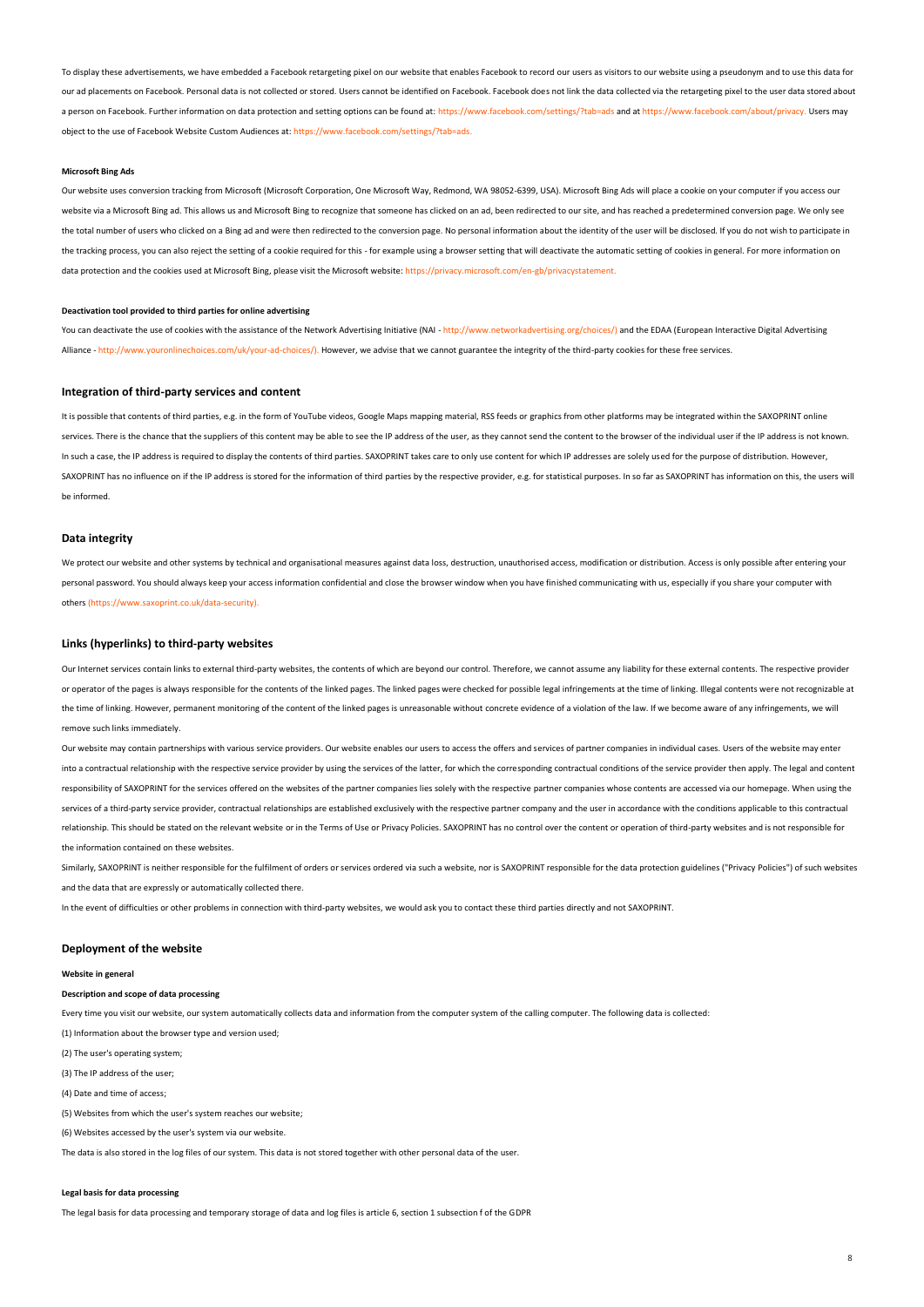#### **Purpose of data processing**

The temporary storage of IP addresses by our system is necessary to enable the website to be transmitted to the user's computer. For this, the IP address of the user must remain stored for the duration of the

session. The data is stored in log files to ensure the operation of the website. In addition, the data serves us to optimise the website and to ensure the security of our information technology systems. An evaluation of the data for marketing purposes does not take place in this context.

Our legitimate interest in data processing is in accordance with article 6, section 1, subsection f of the GDPR.

#### **Duration of storage**

The data will be deleted as soon as it is no longer needed to fulfil the purpose for which it was collected.

In the case of the collection of data for the provision of the website, this will occur when the respective session has ended.

If the data is stored in log files, this will happen after seven days at the latest. Any further storage is done only by deleting or altering the IP addresses of the users, so that an assignment of the calling browser is no longer possible.

#### **Possibility of objection and elimination**

The collection of data for the provision of the website and the storage of data in log files is absolutely necessary for the operation of the website. Consequently, there is no possibility of objection on the part of the user.

## **Use of cookies on the website**

#### **Description and scope of data processing**

Our website uses cookies. Cookies are text files that are stored in the Internet browser or by the Internet browser on the user's computer system. If a user visits a website, a cookie may be stored on the user's

operating system. This cookie contains a characteristic character string that enables a unique identification of the browser when the website is called up again.

We use cookies to make our website more user-friendly. Some elements of our website require that the calling browser can be identified even after a page change.

The following data is stored in the cookies and transmitted to us every time a page is accessed:

(1) Language settings;

(2) Session information, e.g. items in the shopping cart;

#### (3) Log-in information.

We also use cookies on our website which enable an analysis of the user's browsing behaviour.

In this way, the following data can be determined:

(1) Entered search terms;

(2) Frequency of page views;

(3) Use of website functions;

## (4) Type of use (device type, screen resolution, speed, language).

The user data collected in this way is made anonymous by technical safeguards. Therefore, it is no longer possible to assign the data to the calling user. The data will not be stored together with other personal data of the users.

When you visit our website, an information banner informs you about the use of cookies for analytical purposes and refers you to this data protection statement. In this context, there is also a note on how the storage of cookies can be prevented in the browser settings.

#### **Legal basis for data processing**

The legal basis for the processing of personal data using cookies is article 6, section 1, sub-section f of the GDPR.

## **Purpose of data processing**

The purpose of using cookies, which are technologically necessary, is to simplify the use of websites for users. Some functions of our website cannot be offered without the use of cookies. For this it is necessary that the browser is recognized even after a page change.

We need cookies for the following applications:

(1) Language settings;

(2) Session information, e.g. items in the shopping cart;

## (3) Log-in information.

The user data collected by cookies, which are technically necessary, are not used to create user profiles.

The cookies are used to improve the quality of our website and its content. Through the cookies we learn how the website is used and can thus continuously optimise our services.

Further information can also be found in the chapter " The use of analysis services ". For these purposes, our legitimate interest also lies in the processing of personal data in accordance with article 6, section 1, subsection f of the GDPR.

#### **Duration of storage, possibility of objection and elimination**

Cookies are stored on the user's computer and transmitted to our website. Therefore, as a user, you also have full control over the use of cookies. You can deactivate or restrict the transmission of cookies by changing the settings in your Internet browser. Cookies that have already been saved can be deleted at any time. This can also be done automatically. If cookies are deactivated for our website, it may no longer be possible to use all functions of the website in full.

## **Integration of third-party services and content**

Within our online offer, we use content or service offers of third parties based on our legitimate interests (i.e. interest in the analysis, optimisation and economic operation of our online services in accordance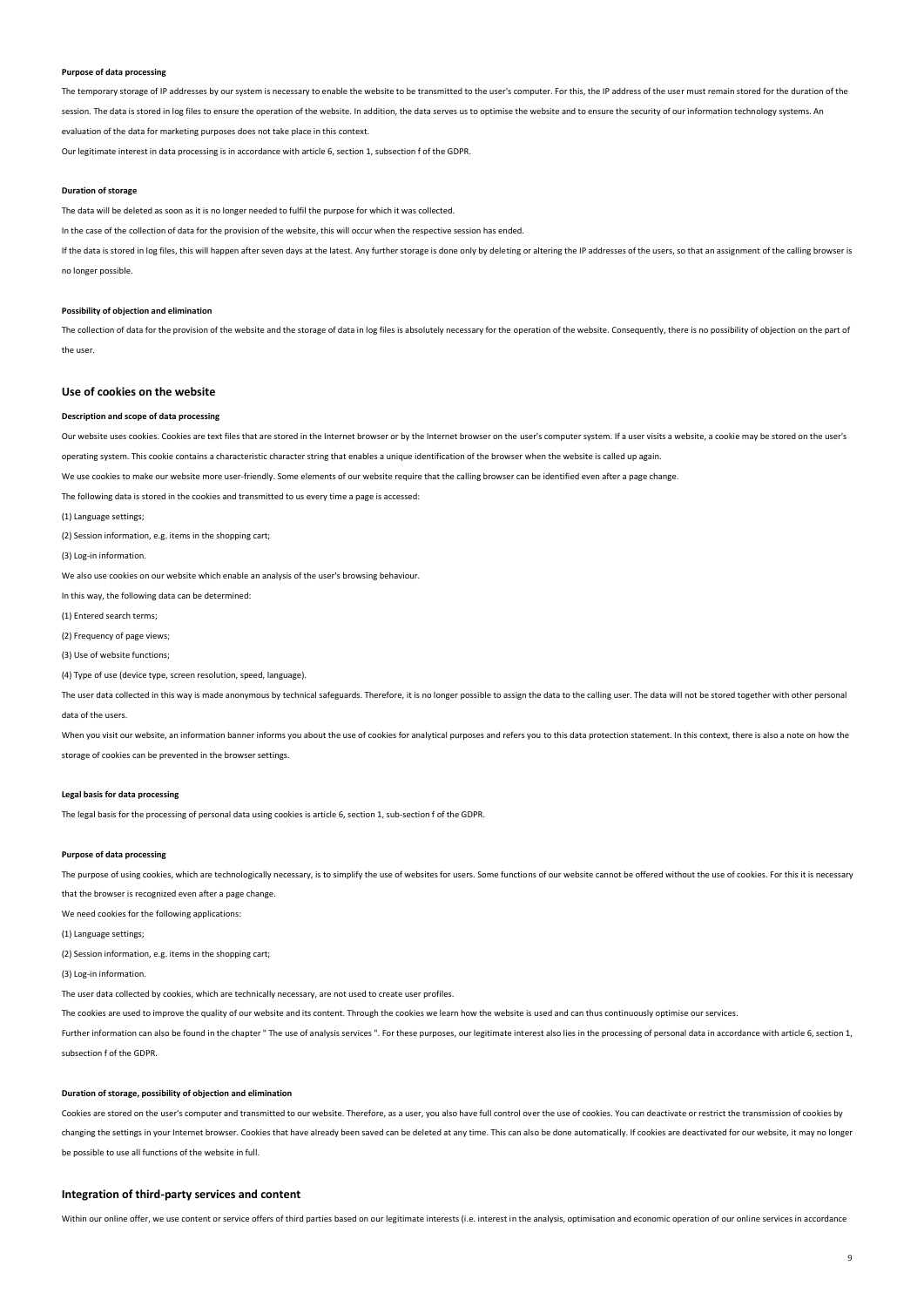with article 6, section 1, sub-section f of the GDPR) in order to integrate their content and services, e.g. videos or fonts (hereinafter uniformly referred to as "content"). In all cases, the third-party providers of this content must be able to see the IP address of the user, as they would not be able to send the content to the user's browser without the IP address. The IP address is therefore required for the display of this content. We strive to only use content for which the respective providers use the IP address to deliver content.

Third-party providers may also use so-called "pixel tags" (invisible graphics, also known as "web beacons", "web bugs") for statistical or marketing purposes. Pixel tags" can be used to evaluate information such as visitor traffic on the pages of this website. The anonymous information may be stored in cookies on the user's device and may contain technical information about the browser and operating system, linking websites, visiting time and other information about the use of our online services, and may also be linked to such information from other external sources. Further information can also be found in the chapters "Use of analysis services" and "Online advertising and targeting".

#### **Electronic payment providers ("ePayment")**

During the ordering process, we offer you a number of payment methods. Depending on the selected payment method, we will forward you to the related payment provider. The data required for payment is processed directly by the payment provider. In this respect, the privacy policy of the selected payment provider applies.

#### **Paypal**

When paying via PayPal, credit card via PayPal, direct debit via PayPal or - if offered - "purchase on account" or "payment by installment" via PayPal, we pass your payment data on to PayPal (Europe) S.a.r.l. et Cie, S.C.A., 22-24 Boulevard Royal, L-2449 Luxembourg (hereinafter "PayPal"), in the context of payment processing. The transfer takes place in accordance with article 6, section 1, sub-section b of the GDPR and only insofar as necessary for payment processing.

PayPal reserves the right to carry out credit checks for the payment methods credit card via PayPal, direct debit via PayPal or - if offered - "purchase on account" or "payment by instalments" via PayPal. For this purpose, your payment data may be passed on to credit agencies on the basis of PayPal's legitimate interest in determining your solvency according to article 6, section 1, sub-section f of the GDPR. PayPal uses the result of the credit assessment in relation to the statistical probability of non-payment for the purpose of deciding on the provision of the respective payment method. The credit report can contain probability values (so-called score values). If score values are included in the result of the credit report, they are based on a scientifically recognised mathematical-statistical procedure. The calculation of the score values includes, but is not limited to, address data. For further information on data protection law, including the credit agencies used, please refer to PayPal's data protection declaration: <https://www.paypal.com/uk/webapps/mpp/ua/privacy-full>

You can object to this processing of your data at any time by sending a message to PayPal. However, PayPal may still be entitled to process your personal data if this is necessary for contractual payment processing.

#### **Klarna Pay now. Online Bank Transfer**

If you select the payment method "Klarna Online Bank Transfer", payment will be processed by the payment service provider Klarna GmbH, Theresienhöhe 12, 80339 Munich, Germany (hereinafter "Klarna Online Bank Transfer"), to whom we will pass on your information provided during the order process together with the information about your order in accordance with article 6, section 1, subsection b of the GDPR. Klarna GmbH is part of the Klarna Group (Klarna Bank AB (publ), Sveavägen 46, 11134 Stockholm, Sweden). Your data will only be passed on for the purpose of payment processing with the payment service provider "Klarna Online Bank Transfer" and only insofar as it is necessary for this. For more information about the privacy policy of Klarna, visit: [https://www.klarna.com/pay-now-with-direct](https://www.klarna.com/pay-now-with-direct-banking/privacy-statement/)[banking/privacy-statement/](https://www.klarna.com/pay-now-with-direct-banking/privacy-statement/)

#### **Credit card**

Credit card payments are processed by the payment provider, Ingenico Payment Services GmbH (hereinafter "Ingenico"), one of the leading European payment service providers. Your payment data is transmitted to the Ingenico server via a secure https connection. Ingenico is certified according to the Payment Card Industry Data Security Standard (PCI DSS), the international security standard for credit card payments on the Internet. You can obtain the detailed data protection statement during the payment process by clicking on the data protection statement on Ingenico's website.

## **Trusted Shops Seal of Quality**

The Trusted Shops Trustbadge is integrated on our website to display our Trusted Shops seal of approval and any collected evaluations as well as to offer Trusted Shops products to buyers after an order. This serves the protection of our legitimate interests in an optimised Marketing of our product range. The Trustbadge and the services advertised with it are an offer of Trusted Shops GmbH, Subbelrather Str. 15C, 50823 Cologne, Germany.

When triggering the trustbadge, the web server of Trusted Shops automatically stores a so-called server log file, which contains e.g. your IP address, date and time of the request, transferred data volume and the requesting provider (access data) and documents the request. This access data is not evaluated and is automatically overwritten at the latest seven days after the end of your page visit. Further personal data will only be transferred to Trusted Shops if you decide to use Trusted Shops products after completing an order or have already registered for use. In this case the contractual agreement between you and Trusted Shops applies.

## **Automated individual decision-making, including profiling**

Our company checks the creditworthiness of existing customers regularly when contracts are concluded and in certain cases where there is a legitimate interest. For this purpose, we work together with Creditreform Boniversum GmbH, from whom we receive the necessary data.

#### **Creditreform**

The information according to article 14 GDPR of Creditreform Boniversum GmbH can be found here: [https://www.boniversum.de/wp](https://www.boniversum.de/wp-content/uploads/2020/11/Creditreform_Boniversum_Textbaustein_Informationspflicht-Art.-14-EU-DSGVO.pdf)[content/uploads/2020/11/Creditreform\\_Boniversum\\_Textbaustein\\_Informationspflicht-Art.-14-EU-DSGVO.pdf](https://www.boniversum.de/wp-content/uploads/2020/11/Creditreform_Boniversum_Textbaustein_Informationspflicht-Art.-14-EU-DSGVO.pdf)

## **Request for proposal**

#### **Description and scope of data processing**

On our website we offer you the opportunity to request a quotation for our products by providing personal data. The data is entered into an input mask and transmitted to us and saved. The data will not be passed on to third parties.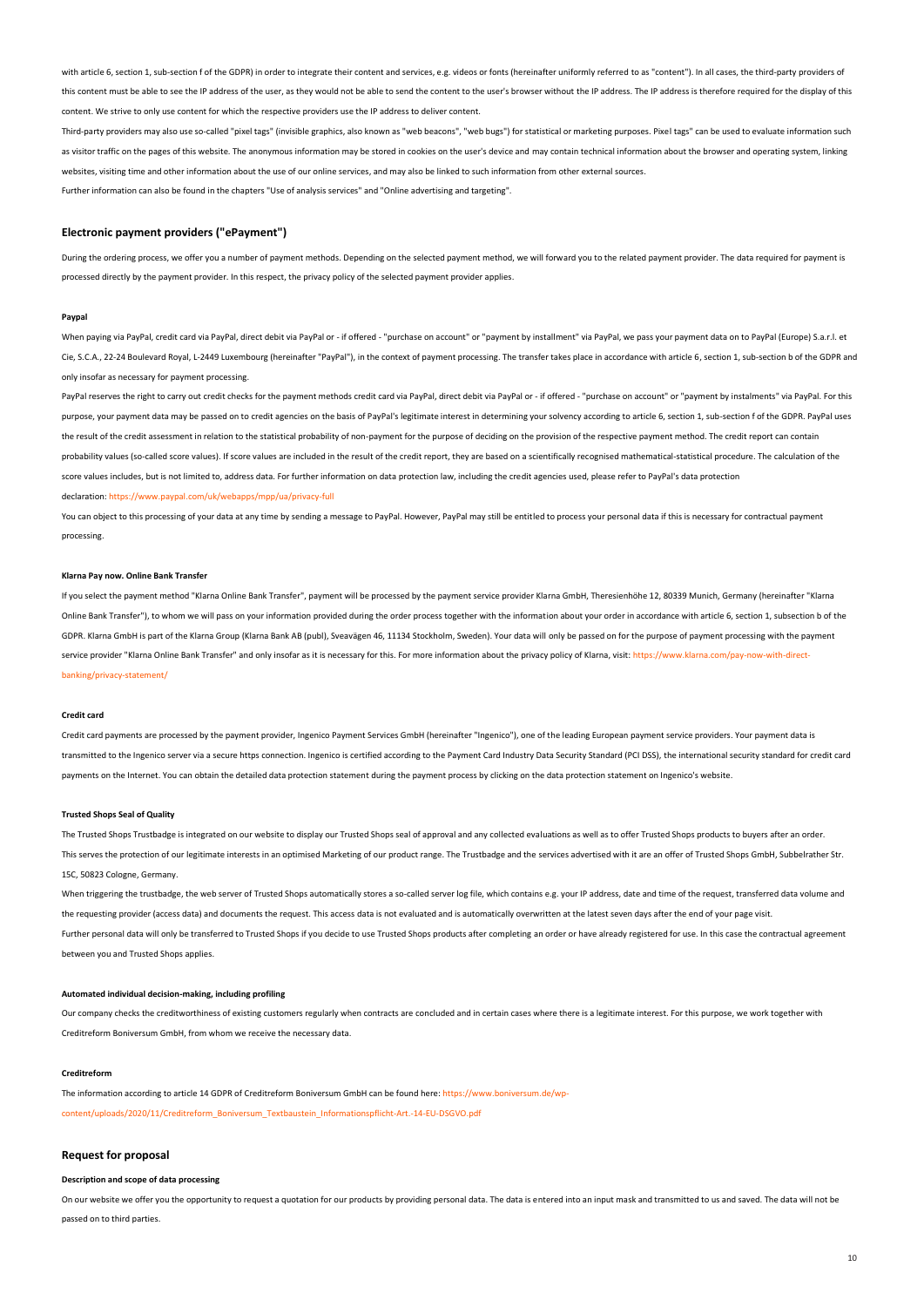## The following data is collected during the quotation process:

(1) Title;

(2) Address;

(3) Telephone numbers/email addresses;

(4) First name/last name;

(5) Assignment to customer categories (business customer/private customer, etc.).

At the time of registration, the following data is also stored:

(1) Date and time of preparation of the offer;

(2) Unique designation of the offer.

Within the framework of the offer process, consent to the processing of this data is obtained.

## **Purpose of data processing**

Personal data is collected for the purpose of making contact (by e-mail, telephone or post) with regard to the requested offer.

Furthermore, the corresponding offer can be accessed directly by means of a specific link.

## **Duration of storage**

The data will be deleted as soon as it is no longer needed to fulfil the purpose for which it was collected.

This is the case when the data is no longer needed to create a quote for pre-contractual measures. Even after conclusion of the contract, there may be a need to store personal data of the contractual partner in order to comply with contractual or legal obligations.

#### **Possibility of objection and elimination**

If the data is required to fulfil a contract or to carry out pre-contractual measures, premature deletion of the data is only possible insofar as there are no contractual or statutory obligations to the contrary.

## **Registration**

## **Description and scope of data processing**

On our website we offer you the opportunity to register by providing personal data. The data is entered into an input field and transmitted to us and saved. The data will not be passed on to third parties. The

following data is collected during the registration process:

(1) Title; (2) Address; (3) Username/Login name; (4) Consent to advertising measures; (5) Date of birth; (6) Telephone numbers/email addresses; (7) First name/last name; (8) Allocation to customer categories (business customer/private customer, etc.). At the time of registration, the following data is also stored: (1) Date and time of registration, (2) Customer number. In the course of the registration process, consent to the processing of this data is obtained.

## **Purpose of data processing**

Registration is required to fulfill a contract with you or to carry out pre-contractual measures.

The personal data is collected for the purpose of contract fulfilment (sale/manufacturing/shipment) of printed (related) products.

## **Duration of storage**

The data will be deleted as soon as it is no longer necessary to achieve the purpose for which it was collected.

This is the case for the data collected during the registration process to fulfil a contract or to carry out pre-contractual measures when the data is no longer required to carry out the contract. Even after

conclusion of the contract or the pre-contractual measures, it may still be necessary to store personal data of the contractual partner in order to fulfil contractual or legal obligations.

## **Possibility of objection and elimination**

You can cancel your registration at any time. You can change the data stored about you at any time

If the data is required to fulfil a contract or to carry out pre-contractual measures, premature deletion of the data is only possible insofar as there are no contractual or statutory obligations to the contrary

## **Ordering and payment**

**Description and scope of data processing**

The following data is collected in the course of the order, in addition to registration:

(1) Delivery addresses;

(2) Payment data, if required (e.g. SEPA direct debit mandate);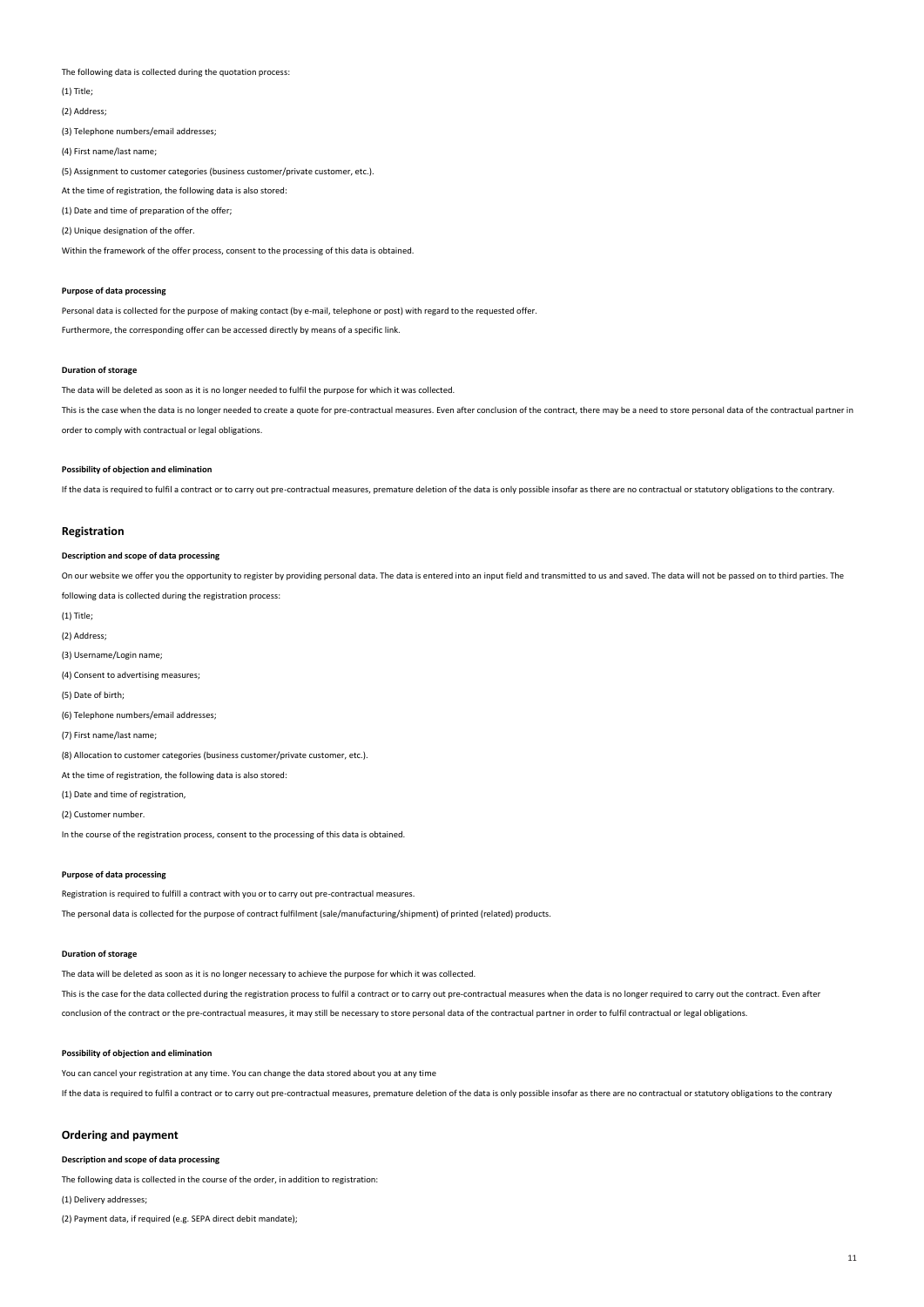(3) Customer-specific/input data (print data uploads).

At the time of ordering, the following data is also stored:

(1) Date and time of order;

(2) Product order number/Order number/Stock basket number;

Within the scope of the order process, the user's consent to the processing of this data is obtained.

## **Purpose of data processing**

The personal data is collected for the purpose of fulfilling the contract.

#### **Duration of storage**

The data will be deleted as soon as it is no longer needed to fulfil the purpose for which it was collected.

This is the case for the data collected during the order process to fulfill a contract when the data is no longer required for the execution. Even after conclusion of the contract, it may still be necessary to store personal data of the contractual partner in order to fulfil contractual or legal obligations.

#### **Possibility of objection and cancellation**

If the data is required to fulfil a contract or to carry out pre-contractual measures, premature deletion of the data is only possible insofar as there are no contractual or statutory obligations to the contrary.

#### **Refund procedure**

## **Description and scope of data processing**

The following data is collected:

(1) Payment data

## **Legal basis for data processing**

The legal basis for the processing of data is article 6, section 1, sub-section b of the GDPR.

#### **Purpose of data processing**

The personal data is collected for the purpose of fulfilling the contract concerning the refund of payments received.

### **Duration of storage**

The data will be deleted as soon as it is no longer needed to fulfil the purpose for which it was collected. This is usually the time when the refund procedure has been completed.

#### **Possibility of objection and cancellation**

You can cancel your registration at any time. If the data is required to fulfil a contract, premature deletion of the data is only possible insofar as there are no contractual or statutory obligations to the contrary.

## **Shipment of goods - Integration of DPD Predict**

## **Description and scope of data processing**

If an order is shipped via DPD Deutschland GmbH (exception: reseller shipments), we will send the following information to DPD Deutschland GmbH in addition to the data required for shipment (name,

## address):

(1) E-mail address

## **Legal basis for data processing**

The legal basis for data processing is Article 6, section 1, subsection f of the GDPR.

## **Purpose of data processing**

The data is shared both to avoid problems during delivery and to make the delivery process itself customer-friendly.

#### **Duration of storage**

The data is collected for each individual shipment, archived for each shipment in accordance with legal requirements, stored (e.g. for complaints and billing purposes) and then deleted.

#### **Possibility of objection and elimination**

You can object to the transmission of the data to DPD Deutschland GmbH at any time by e-mail, letter or telephone.

You can also object directly to DPD Deutschland GmbH by sending an e-mail to widerspruch\_predictbenachrichtigung@dpd.de or, in the case of all parcel notifications, via a link.

## **Contact form and e-mail contact**

#### **Description and scope of data processing**

There is a contact form on our website which can be used for electronic contact. If you take advantage of this option, the data entered in the input mask will be transmitted to us and saved. This data is: (1) Title,

(2) Telephone numbers/email addresses,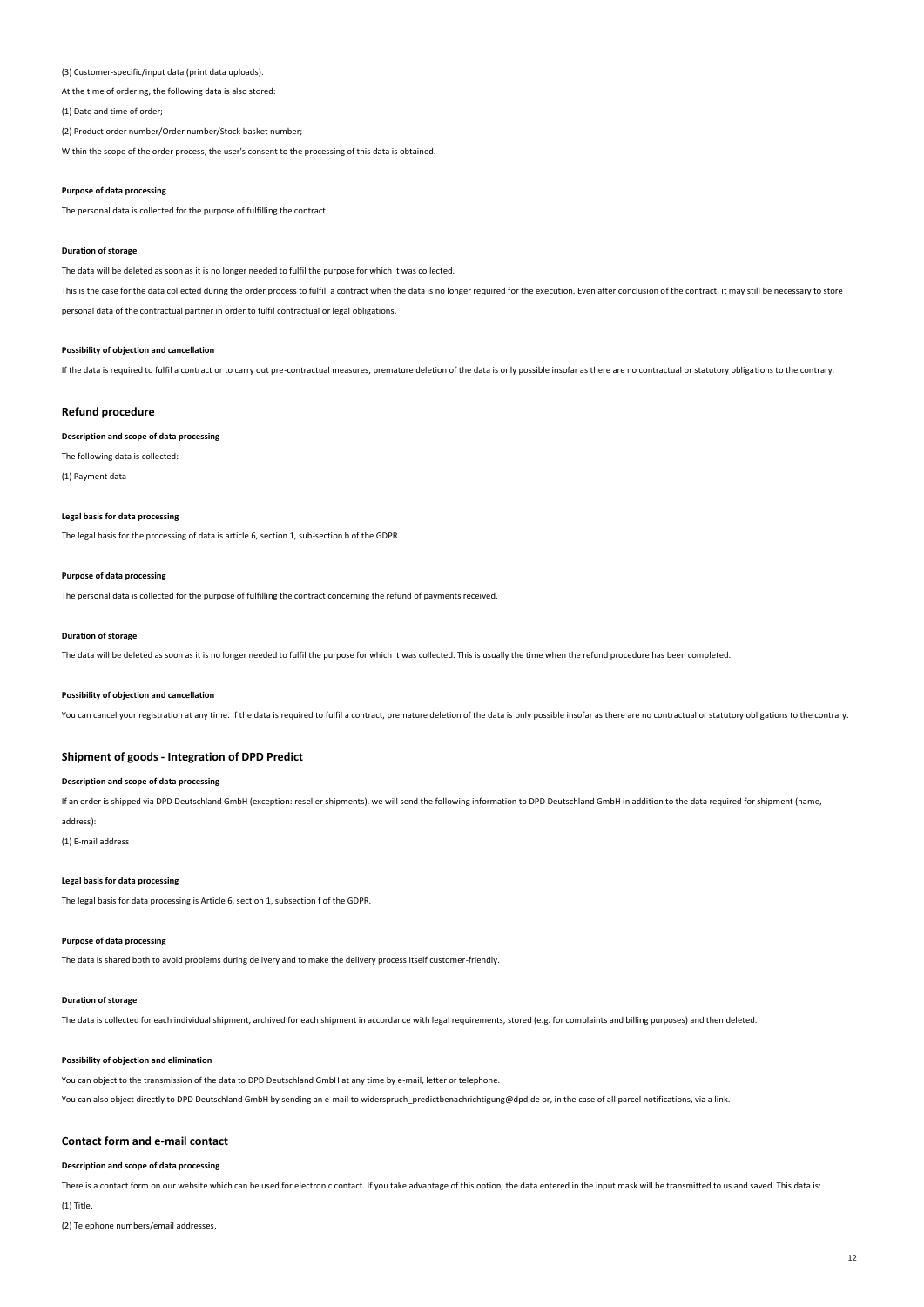#### (3) First name/last name,

(4) Order/customer number (optional, if available).

At the time the message is sent, the following data is also stored:

(1) Date and time.

Your consent is obtained for the processing of the data within the scope of the submission process and reference is made to this data protection declaration.

Alternatively, you can contact us via the email address provided by us. In this case, the user's personal data transmitted by email will be stored.

In this context, the data will not be passed on to third parties. The data is used exclusively for processing the conversation.

## **Legal basis for data processing**

The legal basis for the processing of data is article 6, section 1, sub-section a of the GDPR if the user has given his or her consent.

The legal basis for the processing of data transmitted in the course of sending an email is article 6, section 1, sub-section f of the GDPR. If the email contact seeks the closure of a contract, additional legal basis

for the processing is article 6, section 1, sub-section b of the GDPR.

## **Purpose of data processing**

The processing of the personal data from the input mask is used solely to enable us to contact you. In the event of contact by e-mail, this also constitutes the necessary legitimate interest in the processing of the data.

#### **Duration of storage**

The data will be deleted as soon as it is no longer needed to fulfil the purpose for which it was collected. For the personal data from the input mask of the contact form and those that were sent by email, this is the case when the particular conversation with the user is finished. The conversation is terminated when it can be deduced from the circumstances that the issue in question has been finally clarified.

#### **Possibility of objection and elimination**

You can revoke this consent at any time by e-mail, letter or telephone.

In such a case, the conversation cannot be continued. All personal data stored in the course of contacting us will be deleted

## **Contact information you provide voluntarily (e.g. business cards at trade fairs)**

## **Description and scope of data processing**

Business cards may be exchanged in the course of business. These contain personal data. The following data may be collected after receipt of a business card:

(1) Title,

(2) Address,

(3) Telephone numbers/email addresses,

(4) First name/last name,

(5) Position.

## **Legal basis for data processing**

In line with the position of the Data Protection Authority of Bavaria for the Private Sector, the use of said data for the purpose of business relations is permissible (Article 6, sections 1, clause 1, points b and f of the GDPR).

## **Purpose of data processing**

Personal data is collected for the purpose of making future contact (by e-mail, telephone or post).

## **Duration of storage**

The data will be deleted as soon as it is no longer needed to achieve the purposes for which it was collected. For pre-contractual measures, this is the case if no contract is finally concluded. Even after entering into a contract, there may be a need to store the personal data of the other party in order to fulfil any contractual or legal obligations.

## **Possibility of objection and elimination**

In all circumstances, you have the option of objecting to the processing of your data. However, if the data is required to fulfil a contract or to carry out pre-contractual measures, premature deletion of the data is only possible insofar as there are no contractual or statutory obligations to the contrary.

## **Rights of the data subject**

If we handle your personal data, you are covered by the GDPR and you have the following rights with regard to the responsible persons:

## **Right of access by the data subject**

You can ask the responsible person to confirm whether personal data concerning you will be processed by us.

If such processing has taken place, you can request the following information from the person responsible:

(1) the purposes for which the personal data is processed;

(2) the categories of personal data being processed;

(3) the recipients or categories of recipients to whom the personal data concerning you have been or are still being disclosed;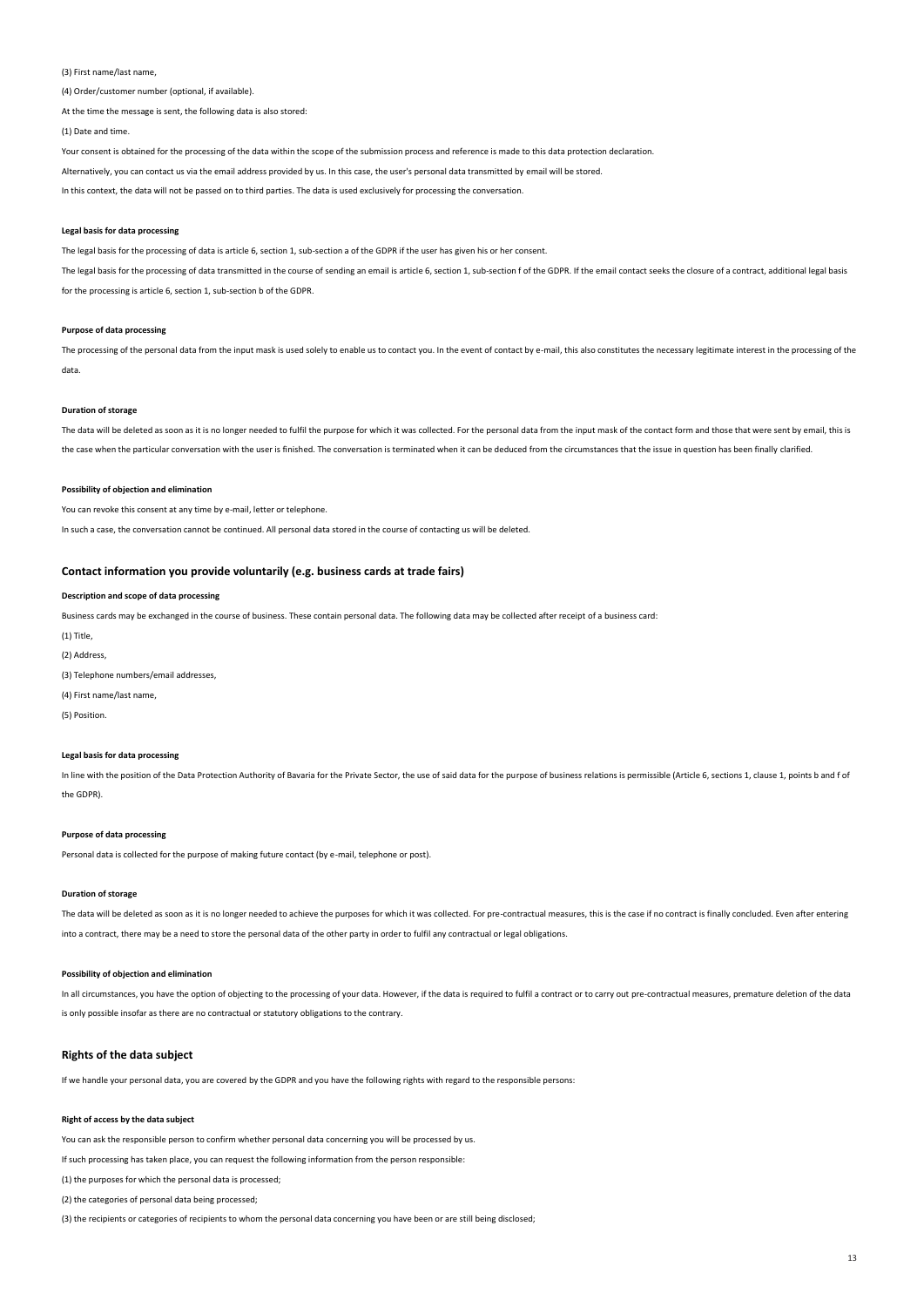(4) the planned duration of the storage of the personal data concerning you or, if specific information on this is not possible, criteria for determining the storage period;

(5) the existence of a right to rectification or deletion of personal data concerning you, a right to limitation of processing by the controller or a right to object to such processing;

(6) the existence of a right of appeal to a supervisory authority;

(7) all available information on the origin of the data if the personal data is not collected from the individual concerned;

(8) the existence of automated decision-making including profiling in accordance with article 22, sections 1 and 4 GDPR and - in such cases at least - relevant information on the reasoning behind such proceedings and the scope and intended effects of such proceedings for the person concerned.

You have the right to request information as to whether the personal data concerning you is transferred to a third country or to an international organisation. In this context, you may request to be informed of the appropriate guarantees in accordance with article 46 of the GDPR in connection with the data transfer.

#### **Right to rectification**

You have a right of rectification and/or completion with respect to the responsible persons if the personal data processed concerning you is incorrect or incomplete. The person responsible shall make the correction without delay.

#### **Right to restriction of processing**

Under the following conditions, you may request that the processing of personal data concerning you be restricted if:

(1) you dispute the accuracy of the personal data concerning you for a period of time that enables the data controller to verify the accuracy of the personal data;

(2) the processing is unlawful and you refuse to delete the personal data and instead request that the use of the personal data be restricted;

(3) the responsible persons no longer requires the personal data for the purposes of the processing, but you do need them to assert, exercise or defend legal claims, or

(4) you have filed an objection to the processing pursuant to article 21, section 1 of the GDPR and it has not yet been determined whether the legitimate reasons of the person responsible outweigh your reasons.

If the processing of personal data concerning you has been restricted, this data may only be processed - apart from storage - with your consent or for the assertion, exercise or defence of legal claims or for the protection of the rights of another natural or legal person or on grounds of an important public interest of the Union or a Member State.

If processing has been restricted according to the above conditions, you will be informed by the responsible persons before the restriction is lifted.

#### **Right to erasure**

#### **Deletion duty**

You may request that the responsible persons to delete the personal data concerning you without delay and the responsible person is obliged to delete this data immediately if one of the following reasons applies:

(1) The personal data concerning you is no longer needed for the purposes for which it was collected or otherwise processed.

(2) You revoke your consent, on which the processing was based in accordance with article 6, section 1, sub-section a or article 9, section 2, sub-section a of the GDPR, and there is no other legal basis for the processing.

(3) You file an objection against the processing pursuant to article 21, section 1 of the GDPR and there are no legitimate grounds for the processing, or you file an objection against the processing in accordance with article 21, section 2 of the GDPAR.

(4) The personal data concerning you has been processed unlawfully.

(5) The deletion of personal data relating to you is necessary to fulfil a legal obligation under Union law or the law of the Member States to which the responsible persons are subject.

(6) The personal data concerning you was collected in relation to provided services of the IT society in accordance with article 8, section 1 of the GDPR.

#### **Information to third parties**

If we have made the personal data concerning you public and we are obliged to delete it in accordance with article 17, section 1 of the GDPR, we will take the appropriate measures, including technical measures. We will take the necessary measures to inform those responsible for data processing, taking into account the available technology and the implementation costs, that you as the concerned party have requested the deletion of all links to this personal data or of copies or replications of this personal data.

## **Exemptions**

The right to cancellation does not exist insofar as the processing is necessary

(1) to exercise freedom of expression and information;

(2) for the performance of a legal obligation required for processing under the law of the Union or of the Member States to which the person responsible is subject, or for the performance of a task in the public interest or in the exercise of official authority conferred on the person responsible;

(3) for reasons of public interest in the field of public health pursuant to article 9, section 2, sub-sections h and i and article 9, section 3 of the GDPR;

(4) for archiving purposes in the public interest, scientific or historical research purposes or for statistical purposes pursuant to article 89, section 1 of the GDPR, insofar as the right mentioned in article 89,

section 1 of the GDPR is likely to make it impossible or seriously impair the attainment of the objectives of such processing, or

(5) to assert, exercise or defend legal claims.

## **Right to information**

If you have exercised your right to have the data controller correct, delete or limit the processing, he/she is obliged to inform all recipients to whom the personal data concerning you have been disclosed of this correction or deletion of the data or restriction on processing, unless this proves impossible or involves a disproportionate effort.

The person responsible has the right to be informed about these recipients.

#### **Right to data portability**